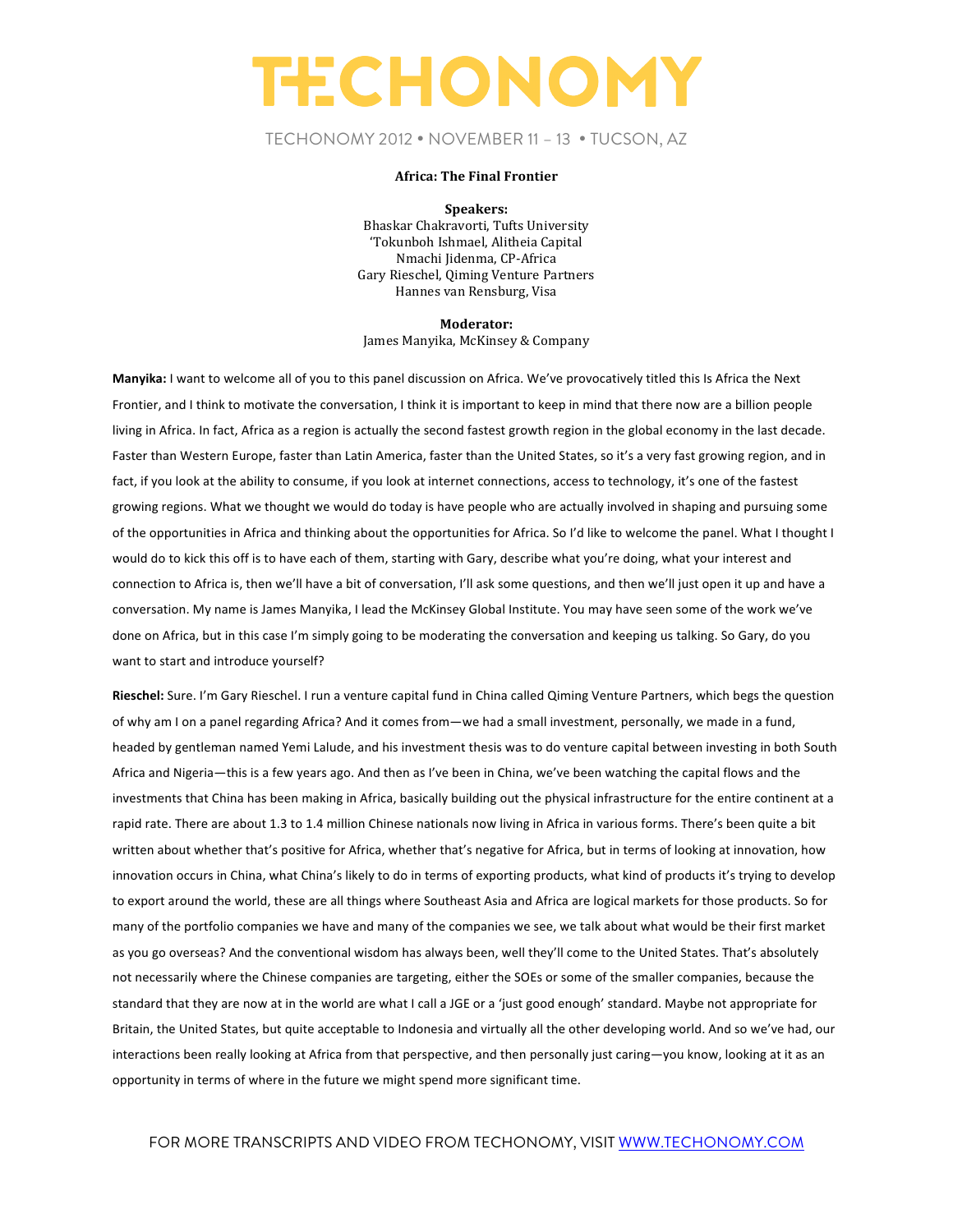### TECHONOMY 2012 • NOVEMBER 11 – 13 • TUCSON, AZ

Manyika: Nmachi, do you want to just introduce yourself? By the way, we actually have—three of our panelists actually live in Africa, the rest of us just come and go. But, Nmachi, why don't you go ahead—you're one of the ones who actually lives there.

Jidenma: Sure. My name is Nmachi Jidenma. About three years ago I started an online media organization called Celebrate Progress Africa. I was in graduate school in the United States at the time, but I was just terrifically fascinated by the impact mobile technology was having on the Continent, and I thought it would be a great idea to kind of curate the progressive stirrings coming out from the Continent, not just in mobile, but across various sectors. Over the years, it grew to become really popular, especially amongst young people on the Continent, who were also becoming aware about the tremendous opportunities on the Continent and were looking for ways in which they could be part of that great story. So it's been fantastic being a part of that platform and being able to connect with young people who are seeking that kind of information, and are seeking mentorship, training opportunities, and even access to finance to kind of actualize their ideas. The big parts that have been very fascinating have been, obviously, mobile, which I think in many panels yesterday and today have been referenced as a big, inspiring story that is coming from Africa. But from an online media standpoint, it's just fascinating to see how much penetration and how much access in mobile there is. I mean, even as a publisher, it's tremendous. Sixty percent of our traffic comes from mobile devices. A country like Nigeria, which is where I'm from, has the second highest mobile penetration rate for Facebook globally, and I think about seven out of ten of the highest mobile penetration for Facebook globally are actually all African countries, which is tremendous. And so when you see stats like that, and you come to a conference like this where people are talking about how mobile is taking over our lives, it becomes even more tremendous when you look at the Africa space, and places where some people have never owned a laptop or a computer and their first interaction with a digital device is a mobile phone, and it means a lot of things to them. I'm sure many people have already seen a lot of literature around that.

Another thing I've been very passionate about is social, because the platform became popular pretty much because of social media, actually started in social media, on Facebook, which is how it got a lot of traction amongst young people. And young people in Africa are very passionate about social. Facebook grew about 50% between February of last year and now, with about 25 million people on Facebook in Africa last year in February, and now it's about 50 million. There are local social networking platforms, such as Mxit, which has over 20 million users on the Continent. There's another popular one that has a lot of users in Nigeria called 2go, which is very popular. And these platforms, like in many places in other parts of the world, are helping young people express themselves politically, using platforms like blogs as a means of social expression, but also as a means of gaining employment for themselves. In Nigeria, a big topic of discourse now, which was talked about a long time ago in the US, is young people who are using blogs as methods of employment. These are people that have looked for jobs for say three years and haven't found one, and through blogs, they've been able to create sources of income for themselves that they would never have thought was possible. So these issues make me really passionate about what is possible in Africa over the years, and, yes, I'm excited to be here.

Manyika: Well, I'm sure we'll actually come back to a lot of the technology innovations you were describing, but do you want to describe what you're doing and introduce yourself?

Ishmael: Yes. Tokunboh Ishmael, Alitheia Capital, based in Lagos, Nigeria. We are an investment firm, we manage a fund at the moment which is primarily a financial inclusion fund, which means that we invest in initiatives that broaden access to finance, whether that's for households or for small businesses. One of the key things for us is how we can tap into the consumer story,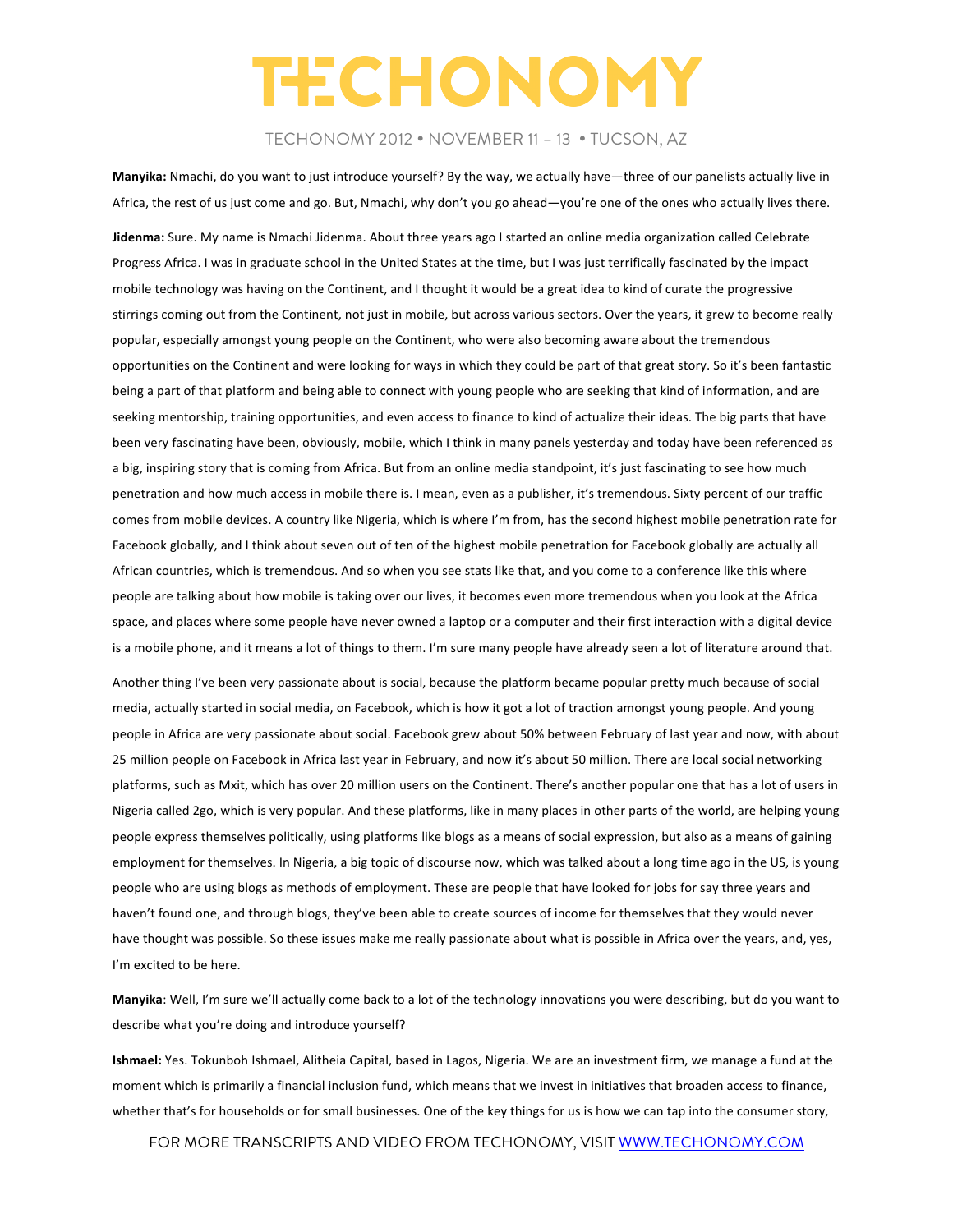### TECHONOMY 2012 • NOVEMBER 11 – 13 • TUCSON, AZ

not just in Nigeria, but in Africa, and serve the masses, because at the moment there are many opportunities that are focused at the tip of the pyramid, if you like, but we're looking at how can we enable the masses to have access to basic goods and services like finance, housing, clean energy? And so we invest in technology for the impact that it can have, particularly on that group that I talk about. But from a financial access point of view, we also invest in the traditional bricks and mortar initiatives, and what we're trying to do is also see how the new opportunities like mobile savings and payments that we've invested in can be leveraged in the traditional bricks and mortar, to even have broader impact into the more rural areas where there are no banks, not to talk of branches. Because that's one aspect of what we've been doing in Nigeria, and we're now stepping even further afield, now that that fund is fully invested, to look at, again, financial access and inclusion across Africa. And we have four key markets that we're looking at, at the moment—I should say, regions: Nigeria and Ghana, Sierra Leone and Liberia in West Africa; Kenya in East Africa; and Zambia and other Southern African territories. Because we believe that if you can conquer some challenges in Nigeria, which is a country of 160 million people, you can leverage that in other parts of-

**Manyika**: Well, roughly one in five Africans are Nigerian, right? It has a population density—

**Ishmael:** Absolutely. We have a little neighborhood in any part of the world. [laughter] So that's our thesis at the moment.

**Manyika:** Yes, actually one of the things I'd love to come back to later, Tokunboh, is to, in addition to what you're doing, talk about what you see on entrepreneurship in general. I know you and I have participated in that competition across Africa, but we'll come back to that.

#### **Ishmael:** Yes.

Manyika: Van Rensburg, do you want to talk about—introduce yourself and talk about what you're doing?

Van Rensburg: Thank you. I'm an African. I may not look like it, but I'm really an African. My parents were born in Zambia, both of them. I can trace my roots back 11 generations and then it gets lost somewhere, so if you think maybe I'm Dutch or something like that, I'm not. I'm African. I live in Cape Town. In 2000, I started a company called Fundamo. It was the first mobile payments company in the world. We deployed our first deployment in Zambia, called Cellpay. It's today the oldest mobile payments, and successful—commercially successful—deployment in the world. And since then has done close to 80 deployments all over the world, ranging from Indonesia, African technology in Indonesia, Bangladesh, Pakistan, many countries in Africa. At one stage, I was voted as one of the top 100 influential people in telecommunications globally, because of the influence that I've had in creating mobile payments in emerging markets. Last year my company was acquired by Visa, so I am now employed by Visa, and very excited about what Visa can and what Visa is doing on the Continent. It's widely accepted in Africa, more so than any other card, and only-Visa is not available in Sudan, Somalia, I think in Djibouti-so anywhere else, if you ever travel to Africa, make sure that you take your Visa card with. [laughter]

So today I'm responsible for Visa sub-Saharan business, and the company, which is now a part of Visa, we use that as a lab for developing mobile payment solutions for Visa in emerging markets. Maybe just something to add, because I think many of you may think, "Well, this Africa thing. What about Africa?" Just a quick, just a short story, because, you know, ten years ago I recall I was in a meeting—or I was supposed to be in a meeting, and the governor was quite late; I won't say which country—which happened a lot, very late, and somebody was kind of frowning when he actually walked into the meeting, and he looked and he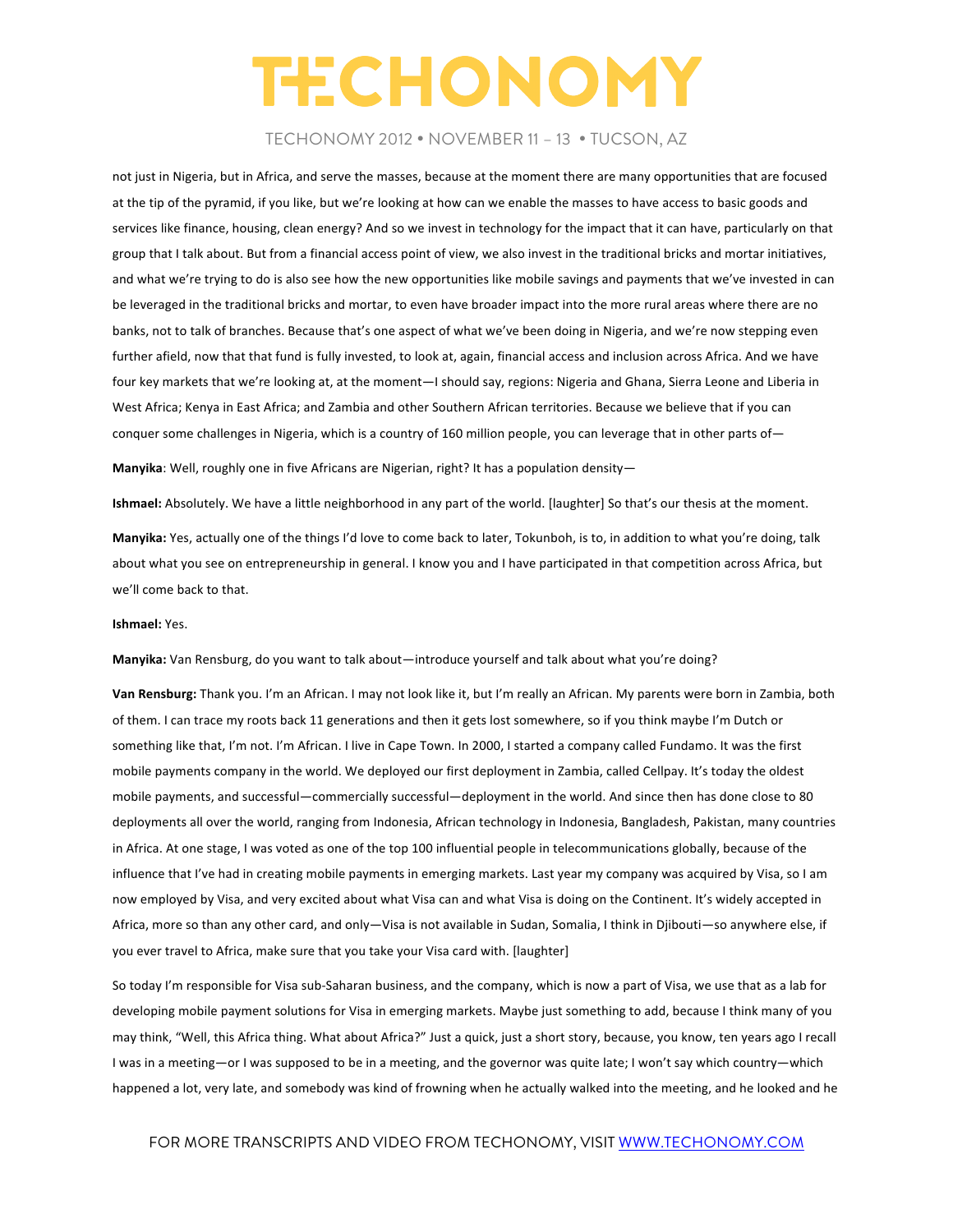### TECHONOMY 2012 • NOVEMBER 11 – 13 • TUCSON, AZ

said, "You know, in Africa we don't have a lot of money, but we have a lot of time." And that was then. Today, Africa's time has come. There's a lot focus, there's a lot of energy, there's a lot of efficiency. It's a different continent. It's a continent that's really thriving, with a lot opportunity and a lot of energy.

#### **Manyika:** Okay. Bhaskar?

**Chakravorti:** I'm Bhaskar Chakravorti. I'm a senior associate dean at the Fletcher School in Boston, which is part of Tufts University, and I run an institute there called the Institute for Business in a Global Context. Like Van Rensburg and several of you here, I'm also originally from Africa, it's just that I have to trace my origins back like hundreds and hundreds of generations, so [laughs] I can also stake my claim to Africa. My first contact—real—my first personal contact with Africa was in the early '90s, and like several of our participants in this conference, particularly starting from yesterday, as a technologist, you dream of technology having this incredible impact, and really fundamentally change the state of the human condition. And where can you change the human condition more than in a place like Africa? So Africa has sort of been like a metaphor, a dream, for practically any technologist, anyone who is a problem solver. So in the early '90s, it wasn't cloud, it wasn't social, it wasn't mobile. The big thing at that time was fiber optics, and something called the internet, which was just taking off. And I spent about two and half years traveling around different parts of Africa trying to develop a project called Africa One, which was essentially an undersea fiber-optic cable that would encircle the Continent and connect it to the rest of the world. And those days our dreams was, if you just connect Africa to the rest of the world through high-speed technology, this would be it. This, you would fundamentally change the world. Well, I ran into something, an event that I would call my Mandela moment, and I'll just very briefly comment on what that Mandela moment was. My first stop was in Pretoria, and I was trying to convince the Mandarins in the bureaucracy in Pretoria that this is something that South Africa absolutely needs to sign onto. And they said and I had this wonderful set of PowerPoint charts, the best econometric studies that the world could buy, and I felt that I'd really made my case. And they kind of listened very patiently, and afterwards they said, "You think—you sound really clever, but actually you're pretty stupid. This is not the way things are going to work here." This was a time when the African National Congress had just gotten going, it was period of great excitement for South Africa, and of course, that's why I was there. And what had happened was President Mandela had just come back from Malaysia, and he had had a fantastic meeting with Mahathir, and he and Mahathir had gotten along like a house on fire, and President Mandela had told these guys that, "Tell that consultant out there that what we need is not a fiber-optic noose around the Continent, but a single fiber-optic connection between South Africa and Malaysia, and that's it. That's going to be the future." [laughter] So I said, "That makes no economic sense." And this guy again took me aside and he said, "You don't understand. You do not argue against Nelson Mandela." And really, you don't argue against Nelson Mandela. So I went off to a different part of the building and tried to talk to the old guys, the guys who'd been around from before the African National Congress. And they said, "That's total nonsense. These guys don't get it. What we need is a single fiber-optic link that connects South Africa to Europe, and that's it." So essentially my Mandela moment was that technology, business, economics—that's only part of the story. What we really need to understand is the context, and the context is politics. The context is geography. The context is history, an enormous amount of very complicated history. So I'm going to cut my story short here, and we can get into the discussion. I wanted that Mandela moment, my personal Mandela moment, to be shared by a lot of other people, and just two weeks back I organized a conference called Africa's Turn?—and the emphasis was in the question mark—and was fortunate enough to have about 400 people at the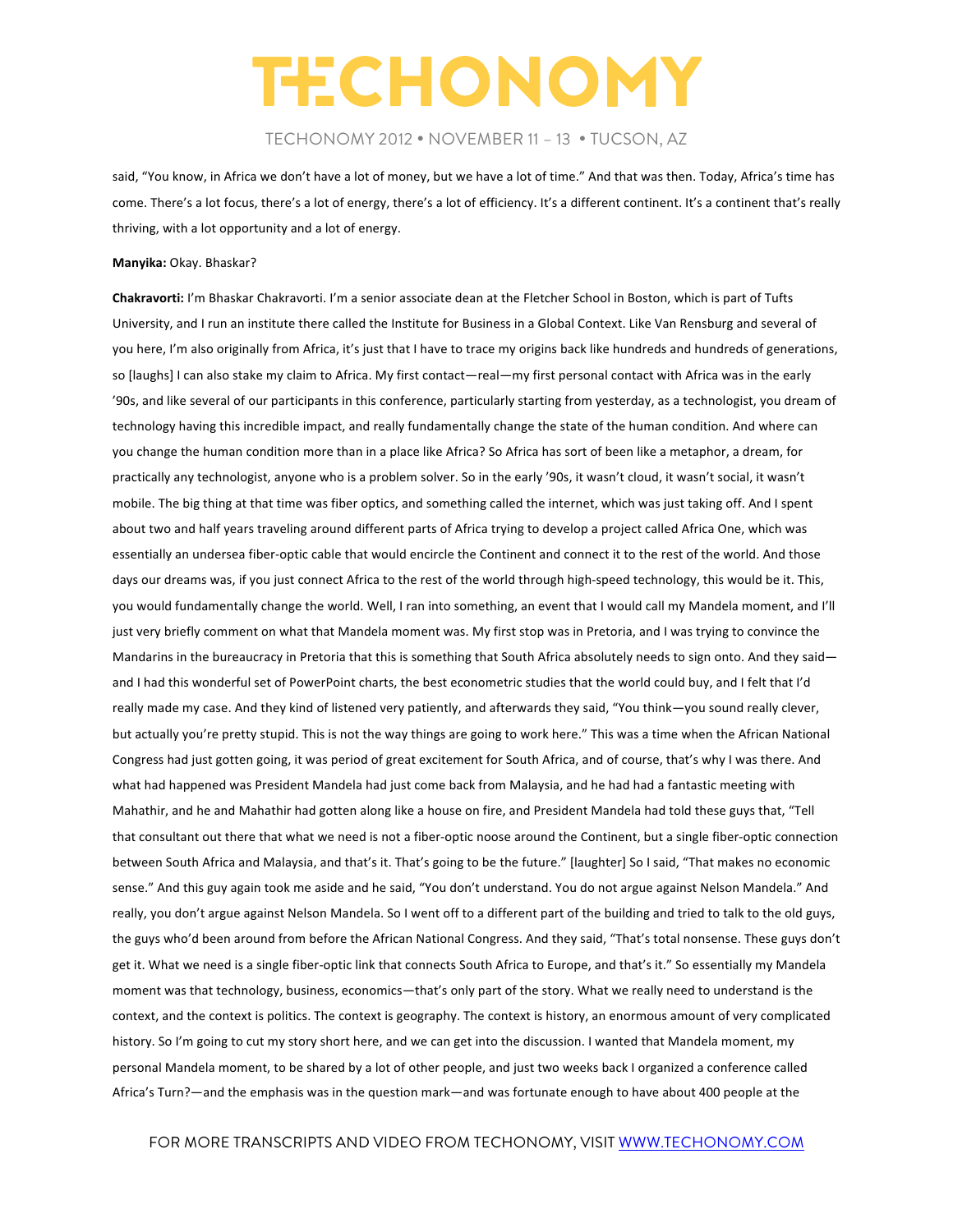### TECHONOMY 2012 • NOVEMBER 11 – 13 • TUCSON, AZ

conference, many of whom were, like you, incredibly, deeply knowledgeable within Africa and they were helping make change happen in Africa in all quarters. And collectively I hope I managed to create a Mandela moment for about 400 people, and maybe I can share some of that with you as we get to the discussion.

**Manyika:** Well, I'm sure we're going to cover a lot of territory in this conversation, but before we get too far afield, I guess I'd like a couple of you to speak to this question: What is it that we think has changed, that's creating all this excitement? Because this is not a conversation we were having about Africa ten years ago. So what has changed? What's creating the opportunity?

**Van Rensburg:** First, I mean, I would say the first thing that changed is that the predictability of the environment changed. I would say pretty much every country in Africa has got a democratically elected government. It's going to happen—many of them twice. Next year, there's going to be quite a few elections. There's predictability in terms of who's going to be in power, and that there's going to be somebody that's going to be democratically elected. Yes, there's one or two instances in—how many countries do we have in the Continent, 54 countries?—where there's some instabilities, but on general, 95% of people in Africa live under a predictable political situation.

Manyika: So there's a bit of a-almost a governance dividend, so to speak?

Van Rensburg: Yes. And that gives you the comfort to go there, to invest, to build and to do business.

Ishmael: Yes, I would add to that, that that facilitated a number of people in diaspora going back to Africa, and with them landing on the shores of Africa saying, "What can I do now that I'm here?" You know, it's—for whatever reason, whatever might have been happening outside the Continent, it was a time for them to move back. And being there, they wanted to—in their individual countries, their individual cities, they wanted to make it livable for them, so you had a lot of entrepreneurship springing up from that, but they also wanted to have an impact. And I say to people, "I can live outside of Africa. I've chosen to live in Nigeria. And if I'm going to live there, I want to do something meaningful." And that was the same for many. There was a consciousness that, "How can I have an impact?" And I just want to pick up on your story and link it to entrepreneurship. At the moment, there's a lady—her name is Famke Q\_\_\_ [ph]—she has been instrumental in landing subsea cable to Nigeria, and her story is quite interesting from the perspective that she was one of those that moved back to Nigeria to do something else, but it didn't work out right. And one of the investors in that entity said, "Look, think of something you want to do and come back and let me know." And you know, entrepreneurship, it's hard to get funding in Nigeria, which is one of the reasons we are providing access to finance. And she said, she went to him—and he was, when he tells this story, it's quite funny. He says he was expecting her to come back and say, "Oh, I'd like to open a shop," or something, and she comes back and says, "I want to build a subsea cable." And he said, "Yeah, whatever." [laughter] But she kept on coming back, and so he seeded her some funding which is rare—and lo and behold, about three years later, we have subsea cable. Now, in how many countries around the world can some woman, like myself, stand up to somebody and say, "I want to land cable to this continent?" And that's just one of the entrepreneurial opportunities that's available across the Continent.

Manyika: But just to maybe push on that a little bit, one of the things you can say when you look across Africa in aggregate is that much of the growth we've seen in the last decade, a fair portion of that you can attribute to the resource boom. So if you look at economies like Nigeria, like the Congo, we've had an incredible resource boom that those countries have benefitted on. So is it really that, that's creating the excitement? Or, you're arguing it's more entrepreneurship-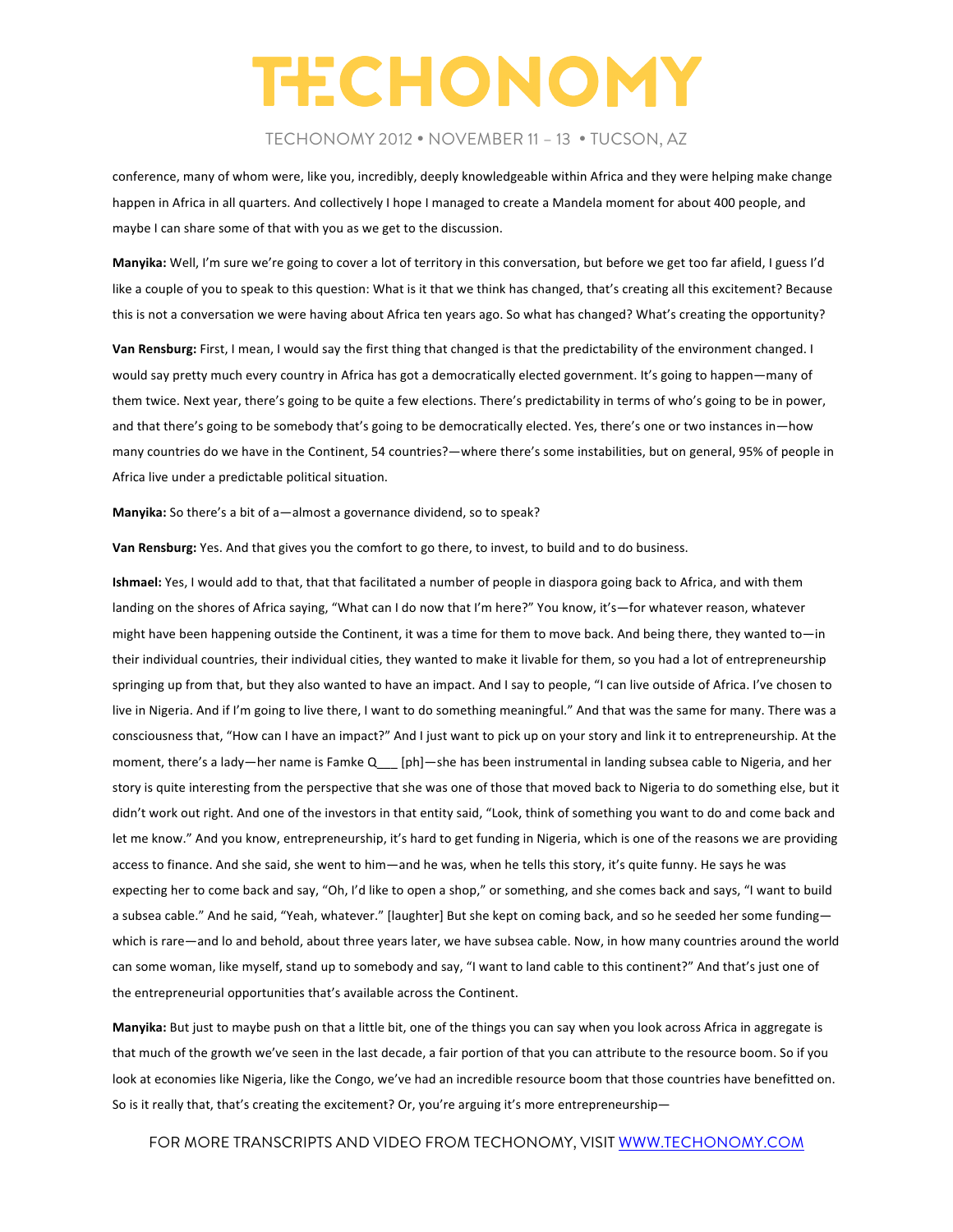TECHONOMY 2012 • NOVEMBER 11 – 13 • TUCSON, AZ

#### **Van Rensburg:** There's much more-

Ishmael: There's more than that. And especially because that resources-it's not broadly distributed, right? So there's more than that. There's more of a sort of ground-swelling, bottom-up opportunity. I mean, this lady—it wasn't resources that funded what she was doing, but she knew she had the experience and expertise and could bring people together, and she made it happen. 

Van Rensburg: Massive growth in telecommunication. Massive growth in banking. Massive growth in retail. Massive growth in construction. Massive growth in agriculture, of course. So there's many, many sectors that's actually going hand-in-hand to growth. I mean, some of the best performing stocks on stock exchanges anywhere in the world-

**Ishmael:** Have nothing to do with the commodity [OVERLAPPING], yes.

Manyika: Yes, actually just to agree with you, I mean I was quite struck by the fact that I think the consumer spending in Africa and Nigeria is actually higher than India, on a purchasing power parity adjusted base, which is quite extraordinary. But let's talk a little bit about technology, I mean, we are at Techonomy after all. I mean, often the story you hear about technology is, I think technology in Africa probably first came to prominence around—remember the time there was trouble in Kenya, for example, and social media was used a lot, there were a lot of entrepreneurs who used blogging and social media to basically increase awareness. How much impact really has technology had in Africa? I mean, Nmachi, you were starting to talk about some of that at the beginning, but could you talk to the impact of technology for a bit?

**Jidenma:** What I think the impact has been has been mostly in the aspiration of the youth. And I think that's so important when you remember that 70% of people in Africa are under the age of 35, and when you look at the unemployment numbers and see how—you see how deep the unemployment numbers are in places like Nigeria. So what things like social media has done is that it's given people a voice, which I think is just so important now, because young people are growing up hearing about they've heard the dark stories about Africa, about the poverty, the war, and all the negative stories, but what's happening is because of technology they can access other information. And people have been talking about this throughout the conference. Because of technology, even if they can't afford to go to a certain kind of school, they can take a course at udacity.com and challenge themselves and push themselves forward. And aggregate and incubation labs are growing all over the Continent. So just this hope, and just having an aspirational standpoint is so important, because it lets young people feel like they can actually better themselves, and they can actually be a part of the Continent's growth story.

Manyika: Have there been many sort of, call them homegrown innovations around technology—in addition to the use; obviously, people are using Facebook—but how many, how much sort of actual innovations happen ground up? Are there some exciting examples you're excited about?

**Ishmael:** High and low tech. I mean, recently, four teenage girls—and this just warms my heart—they developed a system to use urine to power generators, you know, like in Nigeria. And one of the things, one of the questions we're asking is, you know, is the world ready for Africa, right? I mean, Africa is changing its story. It's no longer about bringing aid to Africa, it's no longer just about trade, but it's engaging as innovators, and having innovation exported out of the Continent. And even with the mobile, there's so many things that are happening with the mobile beyond payments, that have not happened here in the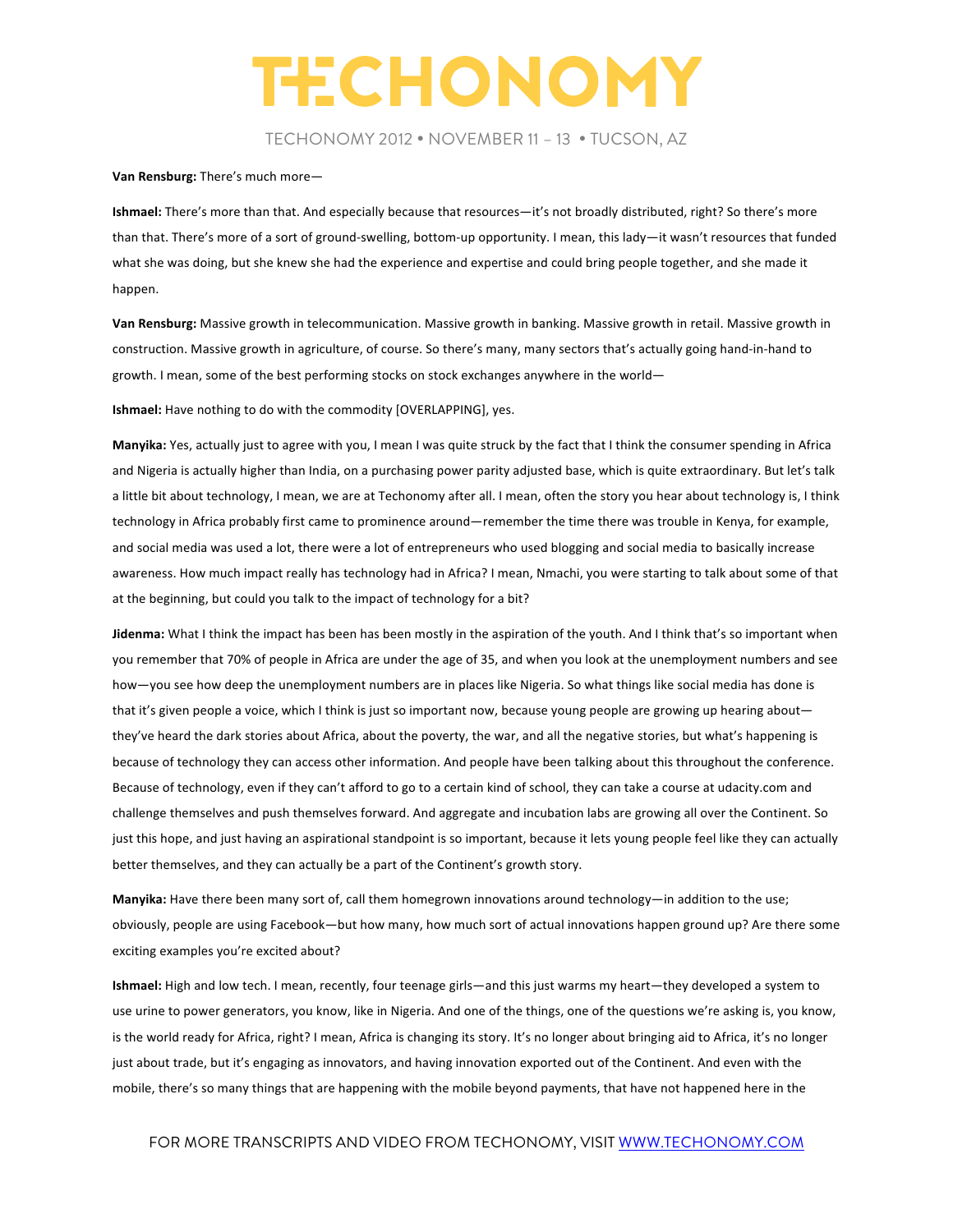### TECHONOMY 2012 • NOVEMBER 11 – 13 • TUCSON, AZ

West. And so there's that leap-frogging going on. And now, I mean, on the low tech side, like I said, people want to solve problems on an everyday basis. They want to use technology—it's not technology for technology's sake. It's like, "Okay, we have this problem. Diesel is expensive. We don't have power. How can we use what we have to better ourselves?" The farmers, there's something called a tri-ctor, which is a three-wheeled tractor, which is at a price point that small-scale farmers can afford. It's not about them trying to get some big John Deere or what have you. It's made from a motorcycle with implements added. So it's those sorts of innovations that we're seeing coming up that really will be exported to other places.

Van Rensburg: But also high tech . Also high tech . I mean, something that I enjoy saying sometimes, people don't know, but Amazon's got a lab in Cape Town, right? The On-Demand stuff was built in Cape Town. So, the cloud that—Amazon was one of the first—the cloud that we all talk about was invented in Africa. In effect, built in Africa, in the labs in Africa. There's many examples in mining, you know, that is really, really high tech, in telecommunications that's actually being developed in Africa, in Kenya, in countries like Ethiopia. High education, really, really highly educated engineers coming out of countries like that, which you would never have thought, right? Who would have thought that Ethiopia, which, what is it, three years ago just became a democracy, that that's actually what's coming out of those countries.

Rieschel: Can I add one thing? I think that we—this is with David's background, so we're clearly always thinking about the IT industry—we have to look at the other technologies that Africa's able to take advantage of now. There's a massive amount of railroad infrastructure that's being put in place. So all of the nice things that would happen in retail, all of the nice things that would happen in agriculture mean nothing if you don't have really efficient distribution. So some ridiculous amount of vegetables and fresh cut flowers are flown every day from Kenya to Europe, and you're talking now about a business that's probably on the order of tens of millions of dollars, if not hundreds of millions of dollars a year. And that only works because the port infrastructures, and the friction in terms of the commerce in certain areas has started to come down. And that would actually be the area where you'd like to see technology applied more in Africa, which is reducing friction between countries. Because very few of the countries yet have the scale to actually be really at critical mass or the most efficient production values by themselves, so to create regional areas, or to create areas where that friction is virtually zero and you can get higher efficiency, but the physical infrastructure that's being put in place should facilitate that.

Manyika: So do you get the sense that the rest of the world is really engaging in Africa around the opportunities? At least what you typically see and read is the fact that there's a lot of South-to-South flows that are happening between China and Africa and so forth. But do you think—I mean, how much is the rest of the world, the entrepreneurs or venture capitalists and others outside of Africa participating in Africa?

**Chakravorti:** So, maybe I can take that. A couple of observations that—this is something I tell my students all the time: Get instantly suspicious when everybody cites the same example in every conference. So if every conference, people are talking and with due respect to others who have been pioneers in the space, people talk about mobile banking—it's Empasa, man, Empasa, and, you know-

**Ishmael:** Not anymore. Not anymore.

**Chakravorti:** I'm sorry, but you just—it just—I'm sick and tired of hearing the same example at every—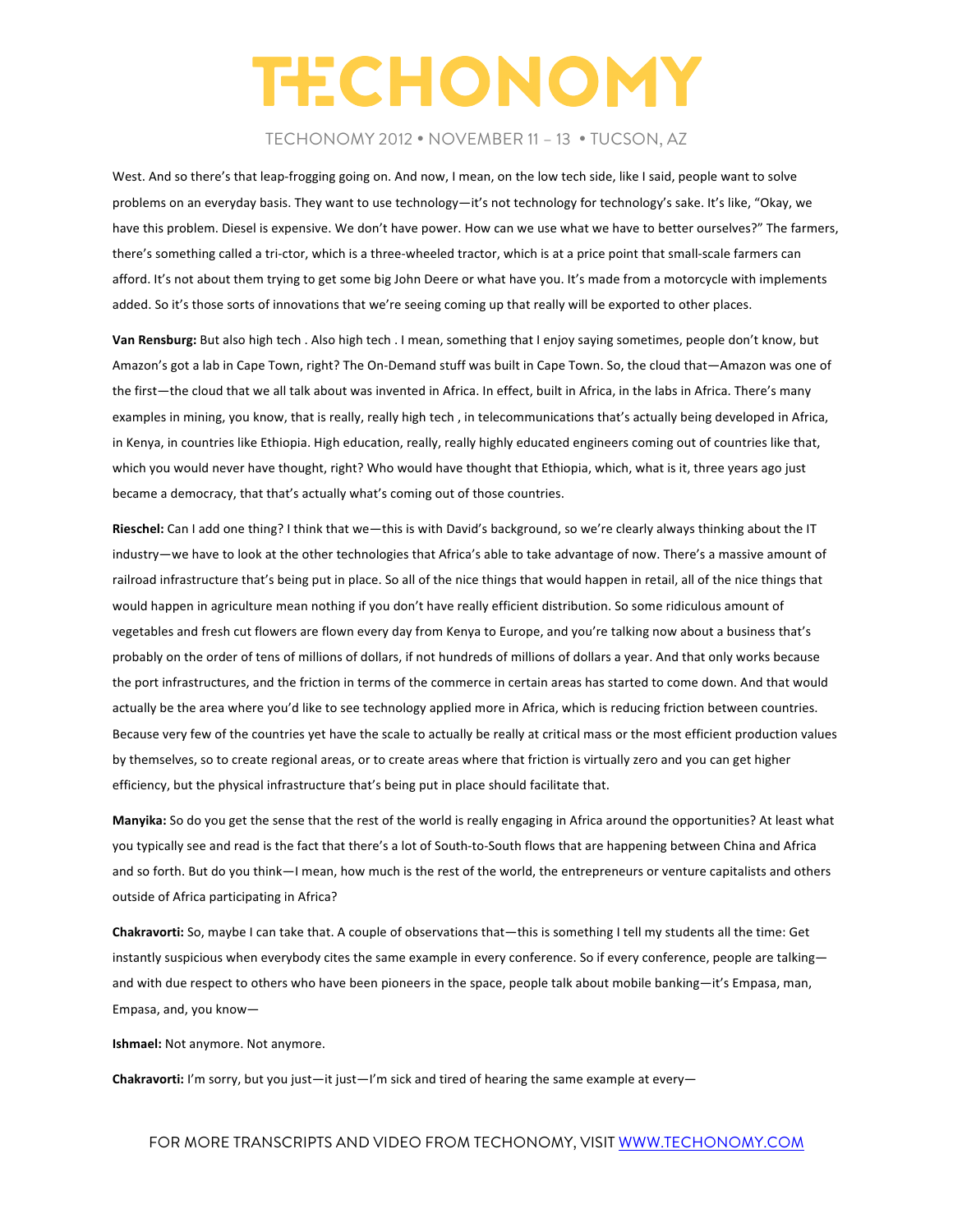TECHONOMY 2012 • NOVEMBER 11 – 13 • TUCSON, AZ

Van Rensburg: Let me give you some more.

Chakravorti: But we are in an enlightened place here, right? And it's the same story of Kenya—you know, "Empasa worked in Kenya. How come Empasa is not..." — or equivalent, the same degree of penetration hasn't happened elsewhere.

**Van Rensburg:** It has. It has. [laughter]

**Jidenma:** It's tricky.

Manyika: Actually, to that point, Bhaskar, one of the things that Tokunboh and I participated in in the last few years is an entrepreneurship competition that's Pan- Africa. And I think all the businesses that we saw, we'd never heard of.

**Ishmael:** Yes. 

**Van Rensburg:** Yes. 

**Manyika:** And they were doing everything from technology, from cloud innovation—we'd never heard of any of those companies. 

**Chakravorti:** But this is precisely the insight coming out of Africa. To some extent, there's a cognitive dissonance between that and the conversations that are happening outside of Africa about Africa. So I'll give you another example. PlayPumps International. Have people heard about PlayPumps? PlayPumps was one of the most hyped stories of all—not of all time, but one of the most hyped stories I had heard about Africa, which, there was a Frontline documentary on PlayPumps, and essentially this was such a beautiful story about this entrepreneur who built a merry-go-round in primary schools, primarily in South Africa, and children would play on the merry-go-round. The merry-go-round was connected to a pump, and the pump would then pump water, which would be stored in an overhead tank, and the overhead tank had sort of four sides, and all four sides there were advertisements by Colgate and Proctor & Gamble, Unilever, and one side there would be public health commercials on it, and that advertising revenue would pay for the whole system. This was so beautiful, everyone loved it. Bill Clinton loved it, you know, the Case Foundation loved it, Jay-Z loved it, Frontline loved it, and today PlayPumps is shut down. And Frontline went back and did an apology tour for—and essentially trying to explain what went wrong. So essentially the issue is the narrative about Africa outside Africa to some extent is a little warped by these cute stories that get told, and it does not connect with the larger realities that folks who are on the ground there can tell. So there needs to be a greater interplay and interaction, and potentially collaboration, between Africa and the rest of the world.

Manyika: Well, we're going to start opening this up shortly to questions in the group. Go ahead-

**Ishmael:** Can I just add something to that, and say that part of the issue as well is actually treating Africa as one. So, because there's many stories within the countries, within the cities, and those that are on the ground are hearing about those stories, and-I mean, I take your point that outside there needs to be more discourse. But maybe outside as well, if the world is going to be ready for Africa, they need to start thinking about it as discrete unit as well.

Manyika: Actually, to that point, what is the right was to think about Africa? So do you pick countries, and say there are ten countries that are interesting? Or do you pick particular demographic groups and say I'm going to go after the urban wealthy in Africa? I mean, how do you think about Africa from an opportunity standpoint?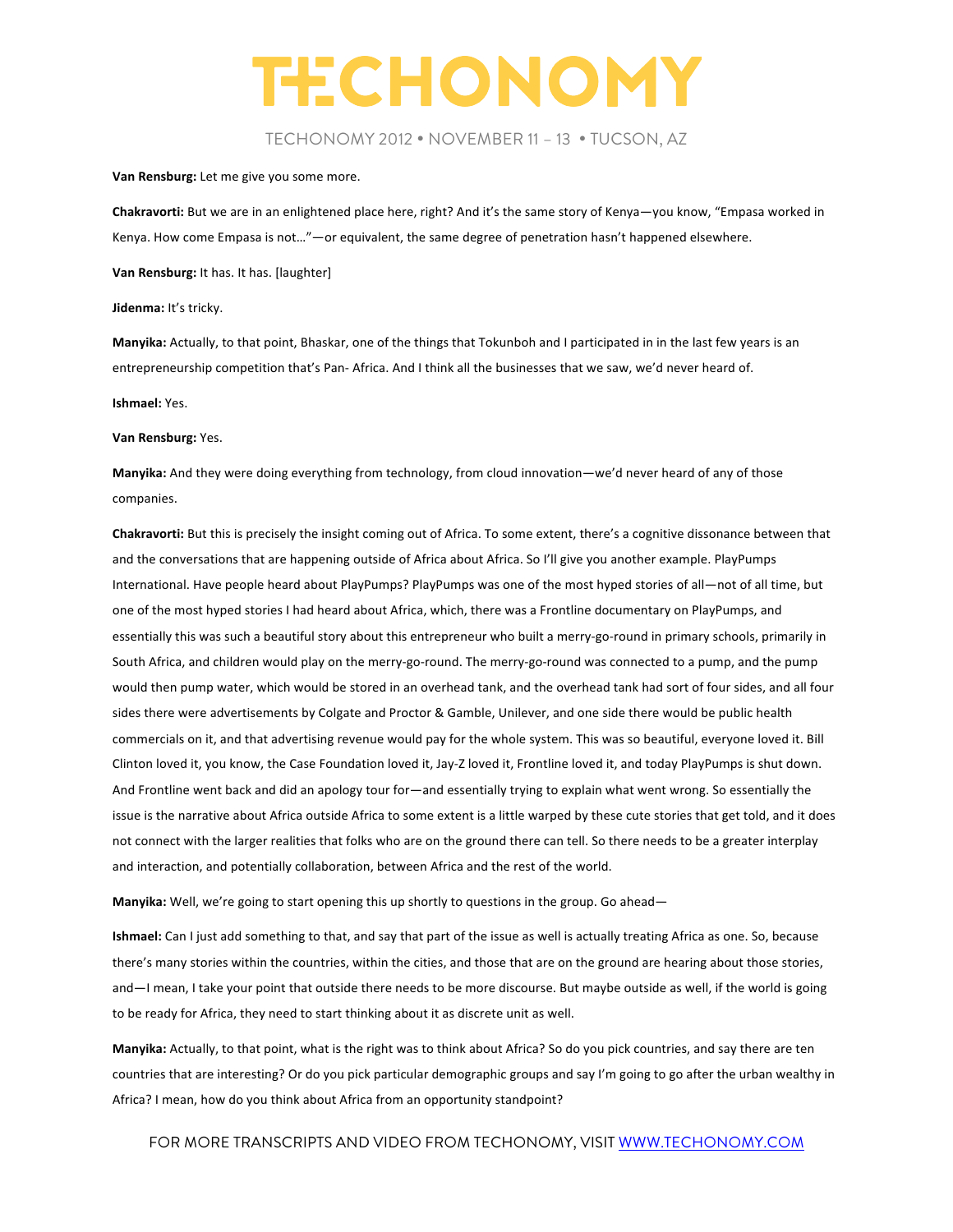### TECHONOMY 2012 • NOVEMBER 11 – 13 • TUCSON, AZ

Van Rensburg: Well, I mean, the first thing that irks me about how people look at Africa is the first thing when you get asked about Africa is—and I bet it sits in all of your heads, right? Or not all—some of you, right? What about corruption? Right? That's the first question that people ask, right? Now, I've been doing business in Africa for best part of 15 years. I have never got involved with corruption. It's a choice that you make. Many, many businesspeople, and most people that I deal with, do business with no corruption. I mean, if I think of the Nigerian minister of finance—what's the name again?

#### **Ishmael:** Ngozi.

**Van Rensburg:** Ngozi. And I mean if you talk to her about corruption, it—I mean, the Nigerian government are so focused and absolutely above, I would say, any suspicion of corruption, right? So the first thing that people say when they think about Africa is a continent awash with corruption. Wrong. Totally wrong. Of course there's-

#### **Ishmael:** Pockets—

Van Rensburg: There's instances like everywhere else in the world, in a way, right? So there's in many, many ways, a total misconception, in my mind, about Africa.

Manyika: Let's try to open it up, if questions in the audience, I'll hand this to you, but we'll keep the conversation going. If you have a question, just put up your hand. Go ahead.

Audience: I just want to ask about China and China's role, because it seems so overwhelmingly strong, and the US has this corruption focus and maybe sort of a racist bias or whatever, but the US has clearly not engaged with Africa anywhere close to the way that China has. And it's gone in there with self-interest, but also with tremendous impact, and I'd just love to hear a little more about that.

**Rieschel:** So I guess, so one observation would be the US—I think the mistake the West has done with Africa is they provide welfare. They provide aid. That's really not what a society or a country or a continent at that scale needs. It needs infrastructure. So what the Chinese have done is said, "Look, we want your materials." They're not shy about it. "We need water, we need farming, we need coal, we need minerals, etc., so we're going to build you ports, and we're going to build railways, and all the rest of it." Now, what you do with those railways and things after that is really up to the country to decide, but the fact that that infrastructure gets built is a huge advantage if the countries then really realize that it's an internal governance issue on what happens to that infrastructure after, and how fairly that's used and what that's used for. So I think there's probably been far more engagement between America and Africa over the years than there's been with China, but China's really focused, and what they're not afraid to do is, they have 1.3 to 1.4 million Chinese who have moved to Africa, and it's the same thing-you cannot stop Chinese from being Chinese. I'm sorry, it just doesn't work. [laughter] And so they are incredibly entrepreneurial, and what they do is they take advantage of what's there physically, and then they start building shops, and then they start working on the education system, and then they start bringing their friends and their family over from the mainland, and pretty soon you have entire pockets of Chinese. You have Chinatowns springing up all over Africa. Now, that's kind of a bad thing, you feel bad, but why? Because the overall level of that community, from a security perspective and everything social, increases, and more and more wealth comes in. Then it's really a question, again, what does that local government do with that benefit? And I think that—one last story, when I was talking to some folks in the Middle East who own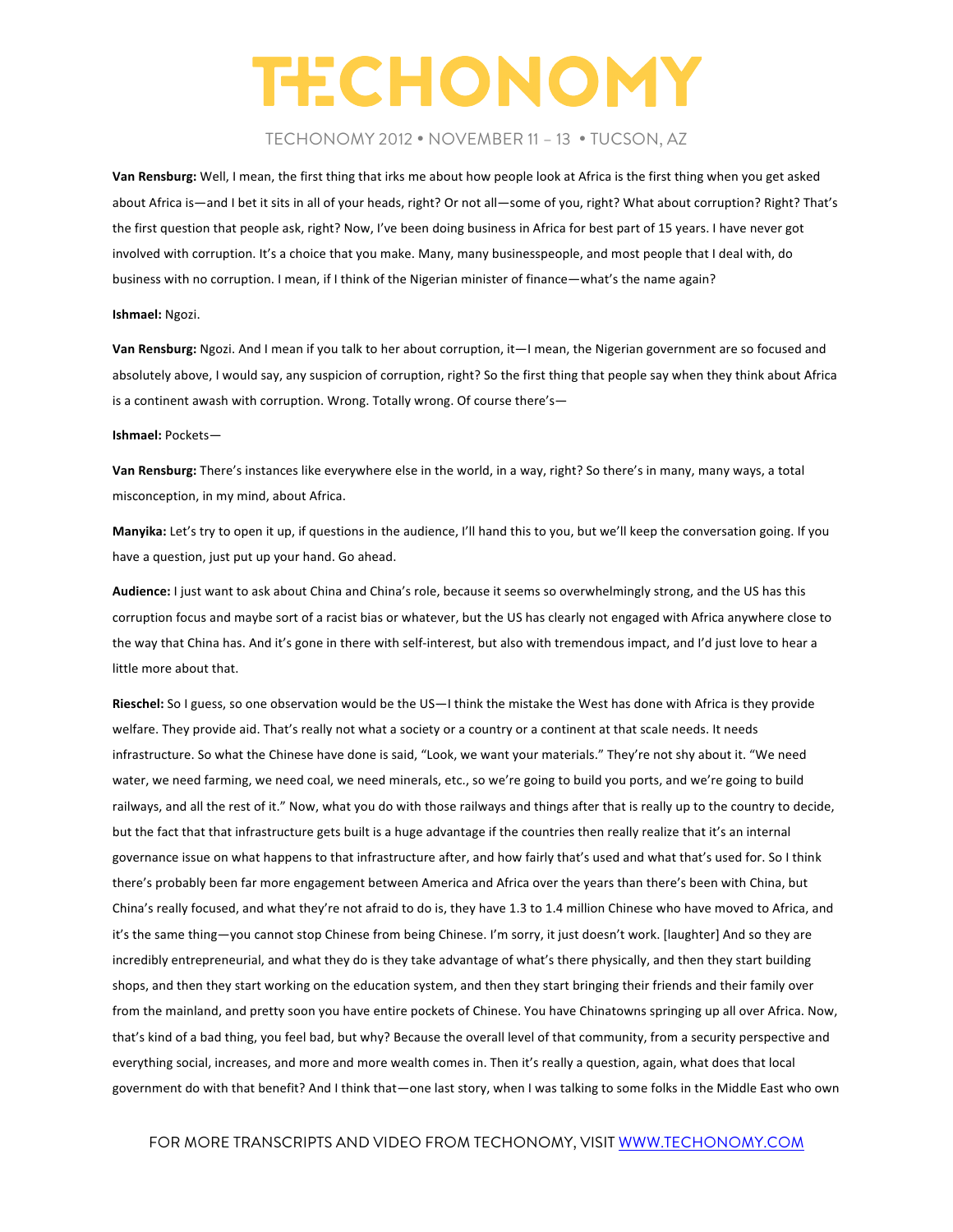### TECHONOMY 2012 • NOVEMBER 11 – 13 • TUCSON, AZ

big sovereign wealth funds, they said, "Oh, we'd really like to invest in China." I'm like, "Why? They don't need you. They don't need money. What you should do is you should follow the Chinese infrastructure in Africa"—and we were talking about Egypt, and we were talking about South Africa, where the Chinese are building the roads and dams and mining infrastructure and things. Well, two years later, I went back and talked to them, and they'd invested in Chinese hotels, Chinese restaurants basically, they'd put almost \$100 million of investment in providing services to the Chinese that were working in Africa, and they were making a ton of money. Because you followed—it's really predictable what they're going to do, so follow that physical infrastructure, and figure out how to take advantage of it.

**Ishmael:** So from an investment point of view, that makes sense for an investor, but on the ground, we are concerned. And when you talk about raising the livelihoods of people because infrastructure can—well, if the Chinese are bringing in drivers and construction workers, then it's displacing people on the ground, and so amongst my peers there's a debate about whether this is the second colonization of Africa. And, you know, have we properly prepared ourselves to engage with the Chinese? And so that level of debate is beginning to come up, and the question is, is Africa sufficiently ready for the world? Because we need to reengage and reorganize ourselves around this kind of intervention, because it is disruptive on the ground. It looks good from a macro perspective, but it is disruptive nonetheless.

**Chakravorti:** To some extent, to your point earlier, there isn't one Africa, so there are probably very different China stories that are happening in different parts of the Continent, and there are some part of the Continent—for instance, if you talk to some folks in Rwanda, they will have a very different perspective, and they basically take the attitude that the West had its chance. The Chinese are here, and the Chinese don't bring attitude, which the West did before, and the Chinese have a purely mercantilist approach, you know, "We want your materials, your commodities, and so on, and we'll build some roads and highways and we don't want to impose our culture or values or whatever it is on you." On the other hand, there are other parts of Africa, such as Ghana, where they've actually—I think a large part of this is Africans themselves developing that negotiating leverage to negotiate with the Chinese and get on an equal footing. So in Ghana, for instance, they have actually insisted that they use Ghanaians for many of the projects and not bring the Chinese workers over to build the roads, to build the highways and the sports stadiums and so on. And they've been able to do that despite the fact that they don't have laws on the books which would get them to use local labor. But it was developing that confidence, and saying, "We are going to take control over how this goes."

**Ishmael:** Except, when you go on the ground-

**Manyika:** To push on-

**Chakravorti:** I'm sorry?

**Ishmael:** Except when you go on the ground it's not being enforced.

**Chakravorti:** I agree, I mean-

**Manyika:** But to be specific, though, the China and Africa story is largely around the resource rich nations. Right? There are countries that are not that profile that are engaging very differently. Could you talk about not just the resource rich countries, but also the other-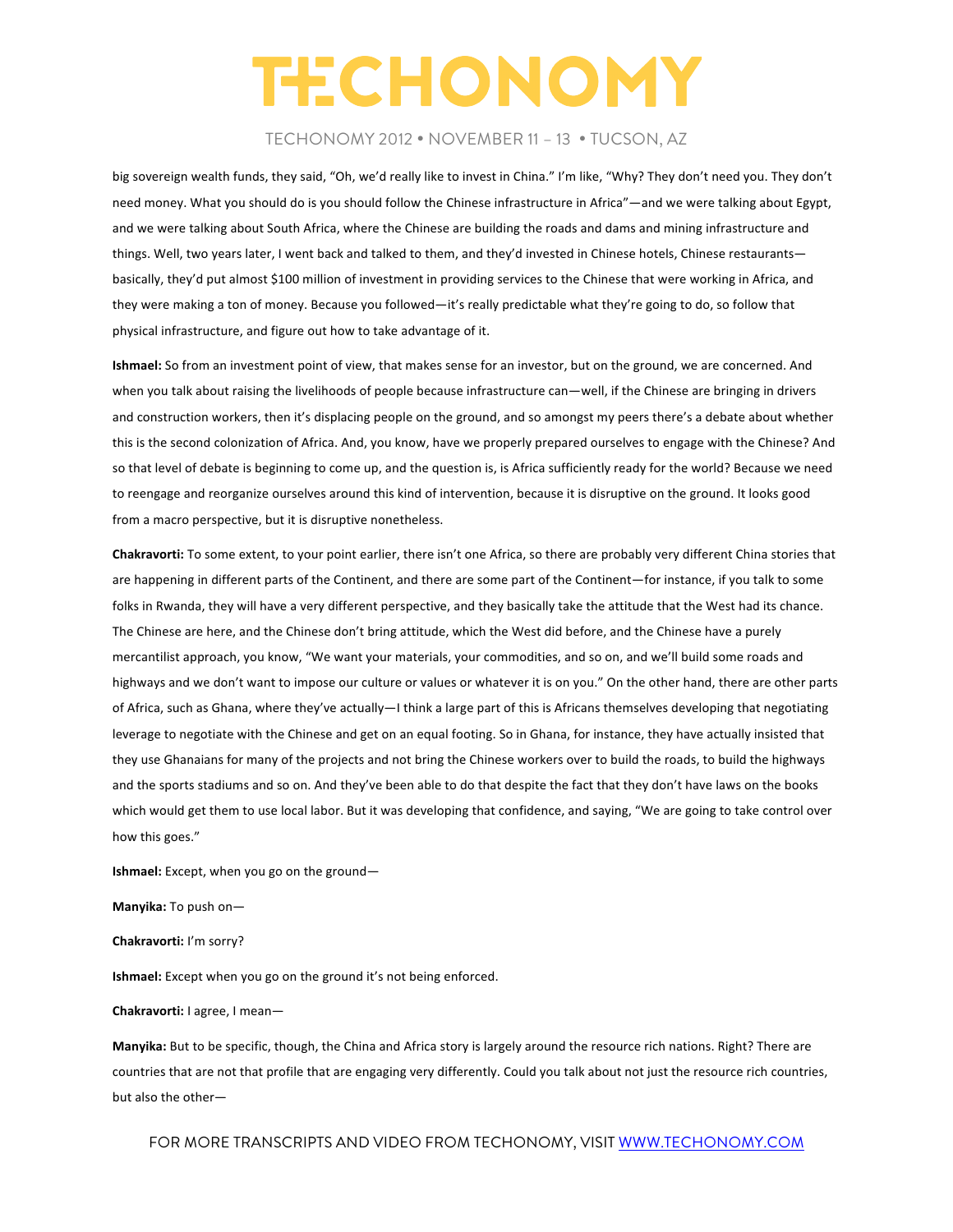### TECHONOMY 2012 • NOVEMBER 11 – 13 • TUCSON, AZ

Van Rensburg: Maybe, I mean, just another perspective of America's involvement in Africa—and it's maybe a more positive story, because, yes, the Chinese are in Africa, but we wonder some—we're a bit suspicious about why they're there. But if you go and you look at what the best known brands in Africa? Coca-Cola. If you go and you stay in hotels, it's Hiltons or Holiday Inns. You know, I mean, Wal-Mart just bought Massmart, Unilever. I mean, Visa, that bought my company, and we're investing heavily—as a US company, Visa Inc. is investing heavily in Africa, but investing on the basis of free markets. We want to make money out of it. We want to make money with you out of it. Many, many Africans are employed by the US companies, and so in a way I think the relationship with the US is kind of come of age. We work together, it's a free market system, let's see where's the opportunity to make money, and we make money together. The Chinese are kind of still trying to figure out what the relationship is with us.

#### **Ishmael:** I agree with that.

**Manyika:** But just to make this specific to—certainly at least the three of you who are active in Africa and investing in building businesses, when you think about, from a Visa or payment or commercial platform standpoint, are there particular countries you think about as the most interesting? And I'm also curious what you think about, as an African-based investor, are there particular countries or opportunities you pay attention to more than others? I'm just trying to get specific to where's the excitement, where's the energy, and where's-

Chakravorti: Well, if you don't have Nigeria on the list, then you're not playing. So, definitely Nigeria.

Ishmael: Yes, so—I mean, not just because I live in Nigeria, but Africa needs Nigeria. And then, we—Ghana is a natural sort of next but one market. We're also looking at Kenya, just because. I mean, Silicon Africa is happening out of Kenya, and there's some-we believe there's some-

Manyika: So you're saying Kenya is the technology center? I mean, is that where most of the-

Ishmael: Well, at the moment, it's perceived so. But we, obviously Nigeria believe that's because we've not been loud enough about what's going on. [laughter] We're loud in everything else, but we want to be loud enough there. So there's that. But also, in Anglophone West Africa, because of some of the money that has been directed to post-conflict countries like Sierra Leone and Liberia, we see that there's opportunities for growth there, and so opportunities for regional integration between Nigeria, Ghana, Sierra Leone and Liberia, in terms of the same companies sort of being encouraged to expand in that manner. We're also looking at Zambia, close to South Africa, also able to import from South Africa in terms of technologies and resources and what have you. So those are the key markets that we're looking at, at the moment, for us.

Van Rensburg: When you look at markets, then, you should look at the big markets, right? So definitely Nigeria. And also hubs, right? If you're in Nigeria, then you know, Cameroon, Ghana and so forth, you could be looking after—very interested in Angola. It's growing at a hell of a rate, right? It's a really fast growing country. Kenya, definitely. Ethiopia is interesting. But I think the most interesting country, and the jury's still out what's going to happen there, in terms of potential growth, is the DRC. Huge country. Massive resources. But politically unstable, still. So if they come through a few iterations of their democracy, then DRC is a country to watch.

Audience: The Chinese are sort of very active there, so-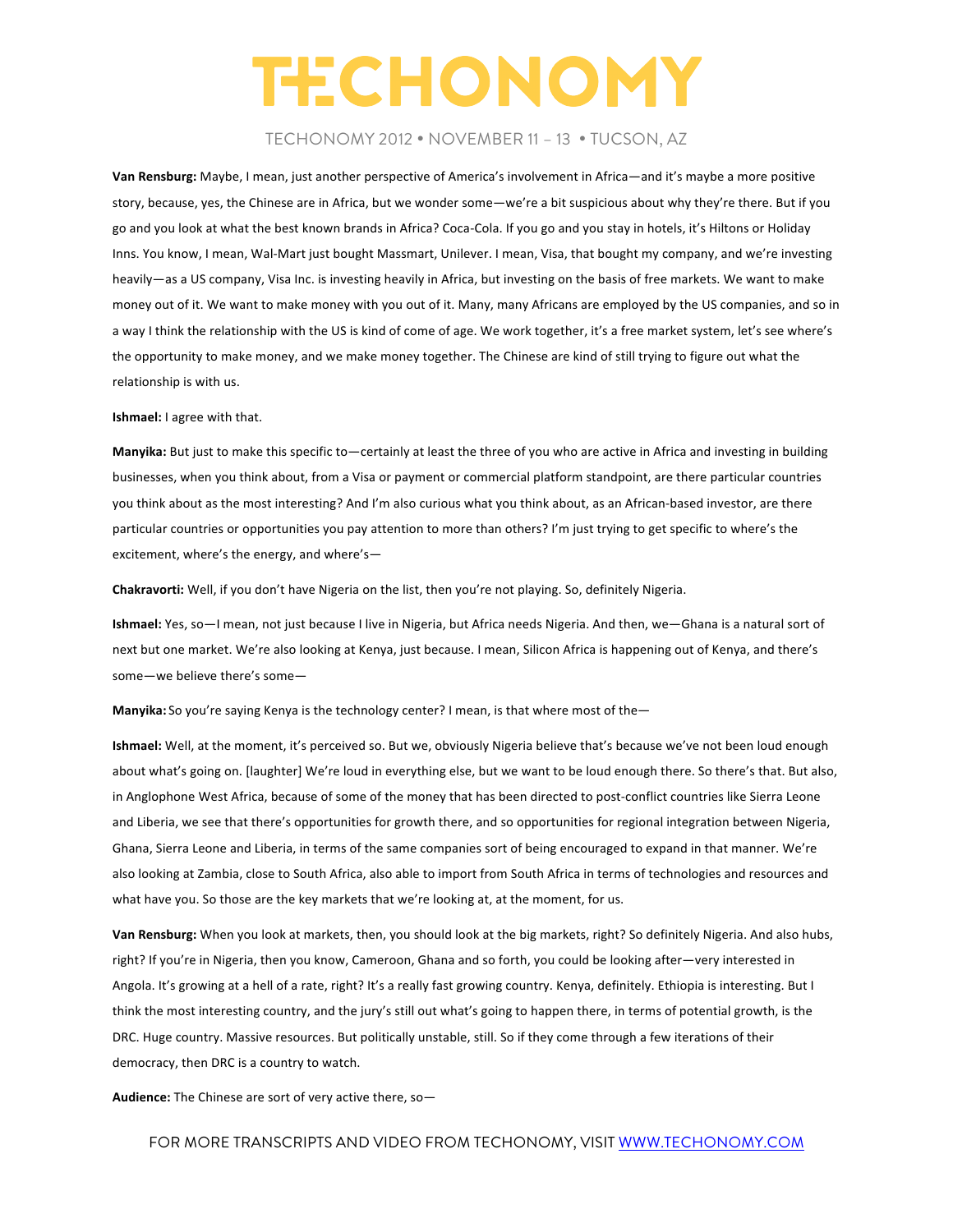TECHONOMY 2012 • NOVEMBER 11 – 13 • TUCSON, AZ

#### Van Rensburg: It's dicey.

**Chakravorti:** I guess one more point I would add to that is that—coming back to this question of what's the right unit, and clearly the right unit is not Africa, and I don't believe that the right unit necessarily are the 54 individual countries. And that maybe the ECOWAS, the SADC, the regional collections, at least on a project by project basis, that may be a way to think about some of these questions and the answers to some of these questions.

**Manyika:** We had a couple questions.

Audience: Well, I just had a question about Francophone, Africa, which you started to answer talking about the DRC. Can you elaborate a bit on—it sounds like your emphasis is more on Anglophone Africa. Can you talk about Francophone?

**Ishmael:** For us, we are not going to Francophone. Other than language matters, the legal framework is just too complex for us. You can get people on the ground, but that adds its own complexity. But there are funds that are based out of Senegal, for example, that are looking at the Francophone market, so there are people that are looking at that.

**Manyika:** Another question in the back.

Audience: Yes, I'm David Aylward from Ashoka, and I can attest secondhand to the explosion of entrepreneurialism in Africa from our growing fellowship there. The question I had was about two huge demographic trends that seem to be happening in Africa. One is still a population boom, and second, the movement to cities. I went to Lagos for the first time a couple of months ago, and I've just never seen anything like it, except Mumbai or Nairobi. So what is Africa doing, or what are these arrival cities doing to prepare for this overwhelming influx of people who will be coming in?

**Ishmael:** So this is another—so now we go away from regions, and even within the country, Nigeria, you're seeing different strategies from different cities and different states. Lagos State, where you visited, they definitely have a plan. There's a lot of development happening, and I'd say they're the most advanced out of the states that we believe that they'll be huge population explosion. Some of the other states are still in the planning phase. River State, which is where much of the oil is, there's a lot happening there, in terms of them now beginning—the government there beginning to think that, "Okay, we really need to use this resource to develop our state, and we need to think about how we develop communities, how we look at construction." Construction is a huge part of what's driving growth in those areas. So I would say Lagos State and River State for sure, are beginning to think more consciously about this. In your reports, out of the top—there were top 20 cities with the youth consumer coming out, five of which are in Nigeria. So that's Lagos, Plateau, Ibadan—which is in Oyo State, where the government's been a bit slow, personally for me quite frustrating because that's where I'm from. And Ibadan has a rich history, and actually used to be the largest trading post in West Africa. So there's opportunity there, and McKinsey has obviously seen what's happening there, but again, the governments around these five cities need to be the ones driving it, because it's not going to happen from the federal level.

**Van Rensburg:** But you would agree that there's a big need to grow infrastructure?

**Ishmael:** Absolutely.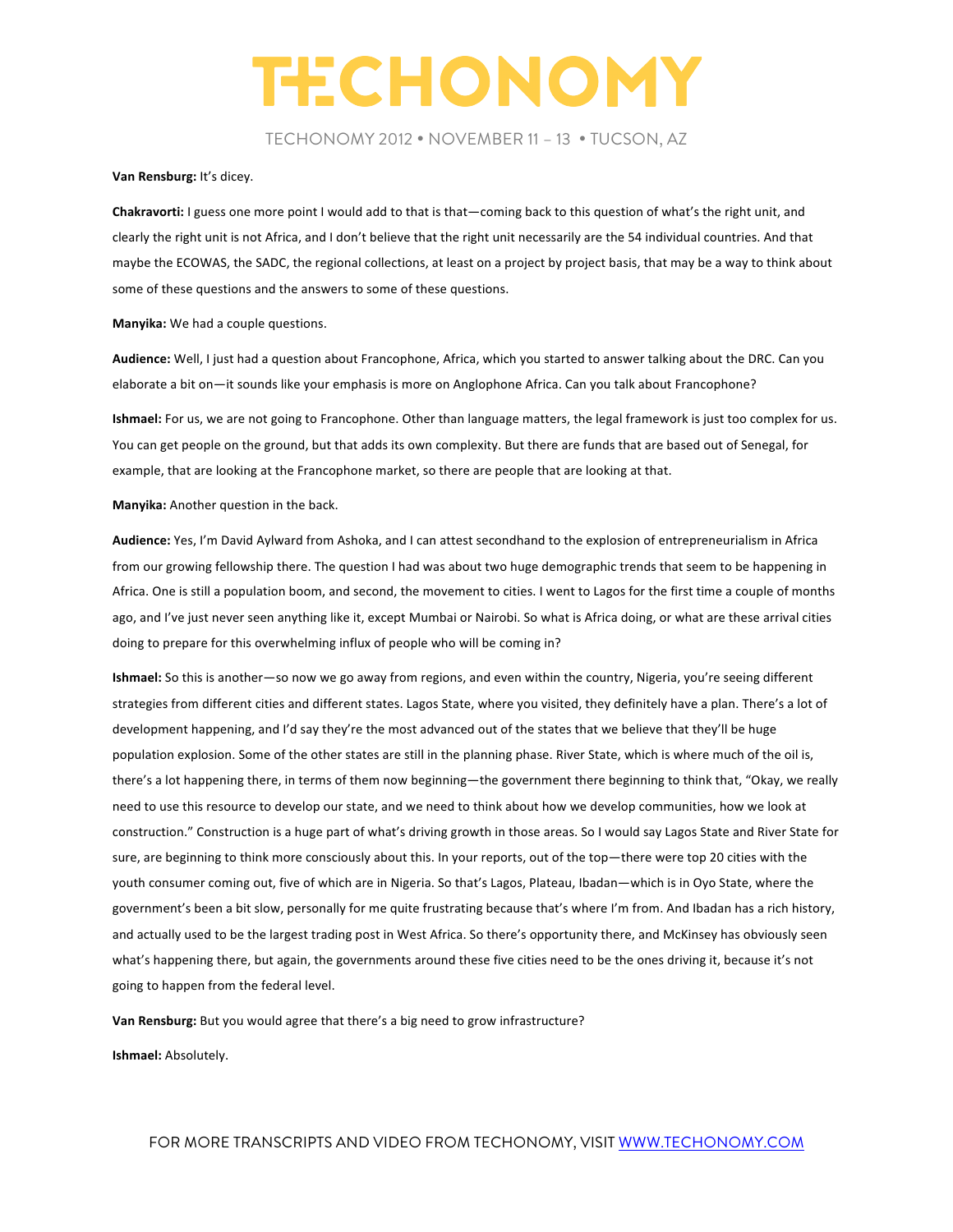### TECHONOMY 2012 • NOVEMBER 11 – 13 • TUCSON, AZ

Van Rensburg: Electricity, big problem. Anybody that's gone to Nigeria, if you don't have a generator—yes. So, electricity, transport, there's big problems that need to be solved, right? In order for us to actually propagate in terms of the growth.

**Ishmael:** Yes, and these governments that I mentioned, Lagos and River State, they are definitely doing something about that. We're having a light railway system put in in Lagos State, independent power plants, certainly in Lagos State and River State. The others, Ibadan in Oyo State, Kaduna in the north. It's slowly slow with "Mañana, mañana," [laughter] but it's really going to happen around the state governments. It's not going to be from the federal level.

Jidenma: No, but going back to this question, I mean, I think you're perfectly right in the sense that a state like Lagos State is very progressive. It's kind of seen as the shining light in a country like Nigeria, but you talked about the organization trend, and the truth is that the growth is so fast, that even though we see the efforts that are being made by some of these more progressive governors or states, to me it's clear that it needs to be faster. And I think the same story goes across various other segments. People are saying Africa is rising, but the truth is that to get to a certain level of prosperity over a certain period of time, Africa needs double digit growth. And so we have to start asking ourselves questions like, yes, Africa is rising and maybe some countries are growing at 5%, maybe 7% per year, but is that fast enough, and what kinds of efforts do we need to make to make that grow fast enough? So when I hear this state or that state is doing XYZ to solve unemployment or to deal with urbanization, we have to step back and see if they're doing enough, because this is so important because if they're not doing enough, even though they are doing piecemeal things, eventually it might catch up and become like a disastrous situation.

Ishmael: And I agree, but what we're seeing is that, because those states are doing things, the other state government are slowly sitting up. And even though they're copying what they're doing-so it's slower because they're waiting for the next move that those state governments are making—they're more conscious that they need to do something about it.

Manyika: Let's get a couple questions in the back.

Audience: Okay, sure. This is a politics and governance question. So a lot of what we've talked about at the conference has been the culture of innovation in the United States, and some of the people that I read have talked about, you know, our country was founded on democratic principles, with a lowercase d, on the one hand, and republican principles, with a lowercase r, on the other, and so while democracy is important, so also are property rights, from the ownership of land to the intellectual property system that we have. And as businesspeople and entrepreneurs, I'm wondering, are you seeing adequate long-term institutions, policies, laws, regulations, being put into place in some of the countries you mentioned, for the protection of property rights on the one hand? And, whether you see that currently or not, has there been explicit recognition that that might be a long-term competitive advantage for Africa, or at least those countries within Africa, as compared with maybe India, as compared with maybe China, and those types of places? Thank you.

Van Rensburg: Adequate is a strong word, right? There's definitely the right intention, but in my—and it's different, once again, from one country to another. I would say that there's definitely an intent, but it's very immature, right? The kind of things that many of the legislation, in my perception, are grappling with are things that in the first world, in the US, you've gone past. Like now you're thinking about information ownership, you know, and rights to information and things. Not an issue in Africa, right? The kind of legislation that we're grappling our ownership and rights like that. You have to be savvy in terms of how you deal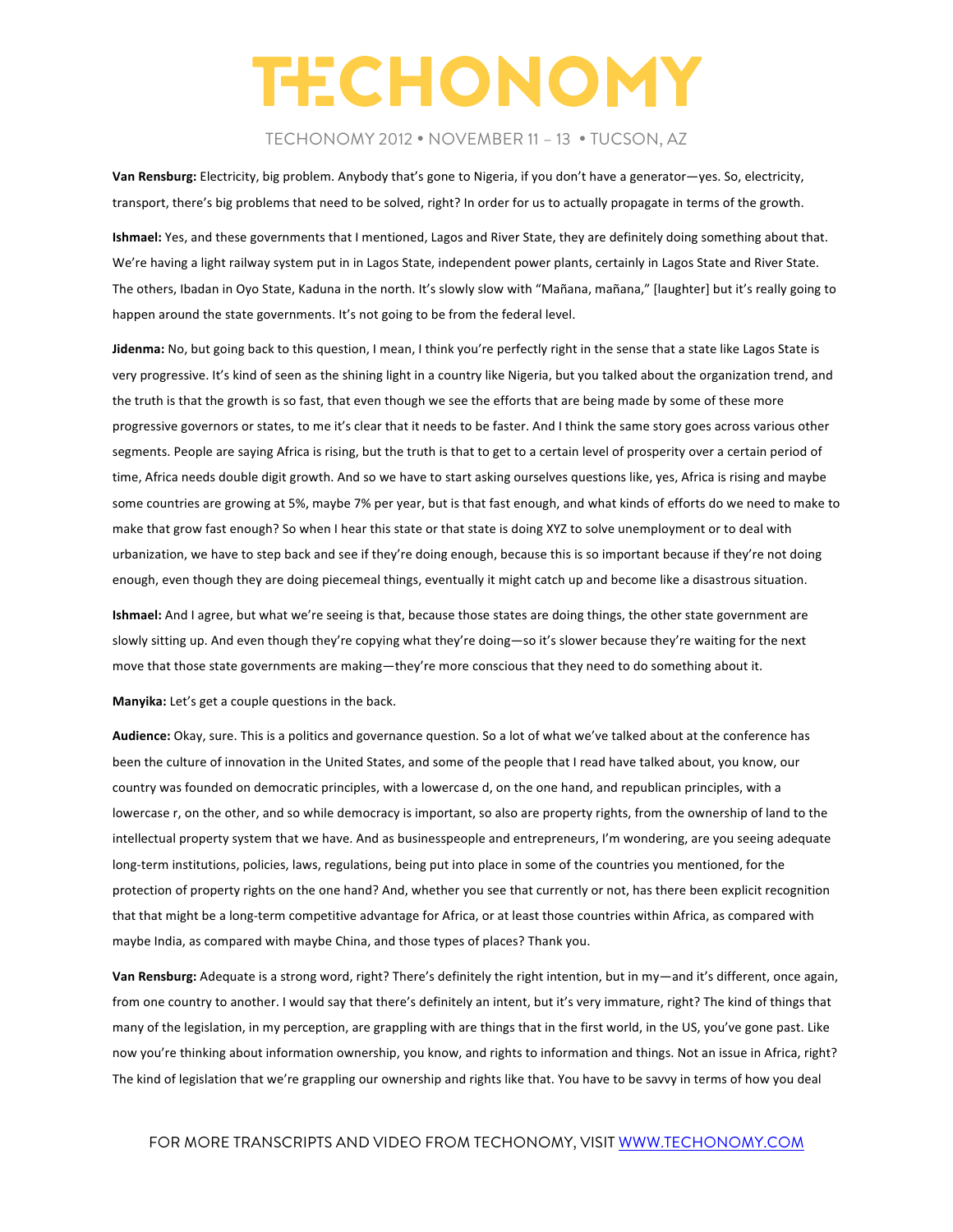### TECHONOMY 2012 • NOVEMBER 11 – 13 • TUCSON, AZ

with it, but I've always been able to manage. There's good legal support in the countries. You go get local legal support, and you can mostly navigate through it in a very responsible and transparent manner.

Chakravorti: If I may actually take you back to a study that McKinsey—my old firm and James' current firm—did, which is often used as a reference point for many of these discussions on Africa, that essentially segments many of the countries we're talking about into distinct clusters. So if you look at kind of one cluster, which is along the extraction dimension, and very high on the extraction and resource dimension, it's a very different cluster relative to the ones that are somewhat more economically diversified. And there's actually only one country that happens to act as a bridge between the two, and that's Botswana. At least, from what I remember the graph—now that may have evolved a little bit. Now, Botswana is a great story, but it's a tiny little drop in this giant bucket we're talking about. So the governance problems—you know, the resource-led countries have the classic resource curse, which is the governance systems are inversely related to the degree to which it's reliant on resources. Now, when you look at the cluster that's on the other side, if I remember the countries right, other than South Africa, most of them are like Libya, Tunisia, Egypt—that's not really Africa, that's not what we're talking about.

#### **Van Rensburg:** And things change drastically there. [laughs]

**Chakravorti:** Exactly. And things have changed in those parts, right. And then there are sort of another cluster that's identified as the pre-transition economies, which are the Kenyas, the Tanzanias of the world. They're still evolving on all fronts, on the governance front and on the economic front, and they may have a few spikes in technology and so on. So, I think-

Van Rensburg: No, I think you're right. I think your report may be a year or two old, right, so there's really been progress in East Africa for sure, progress in West Africa as well, but you're absolutely right. Yes.

**Ishmael:** But on a practical level, I mean, if you find yourself in a situation where you're trying to make an investment, say where, I don't know, construction, so land is important there, I mean, the thing is not to be in too much of a hurry, because what I find is that people come in from the West and they want to do things now, so then you end up sort of compromising, and then that's not good for you. So you really need to—and that's why you need to have people on the ground that can sort of stay the time.

Manyika: Well, let's play this forward a bit, and maybe I'll throw out a couple hypotheses. What do you see as what Africa might look like 20 years from now? One version of that, it becomes the world's factory, because there's a large working age population, and in fact, education levels are rising pretty fast, so Africa becomes the next "China"—the world's factory. You can imagine a different version where Africa is creating its own products and services for its own consumption, so it's less about being a—but can you talk through a little bit about what you think, how you think this might unfold.

**Chakravorti:** So, we did a project at the Fletcher School, writing an issue of *The Economist* magazine for the year 2020, and the cover—and we had like four different versions of The Economist magazine, and one of the covers of that *Economist* magazine was, the cover story was, The Africa Union—so that's one scenario. I'm not saying I believe in it, but I can paint a picture of a scenario where there's essentially a Chinese-led coalition of African countries, which are—essentially there's a most favored trading partnership with China, there's transfer of a number of skills and so on, and infrastructure, both hard and soft, from the Chinese to Africa, and the guaranteed supply of land, of agricultural products and raw materials from those countries back to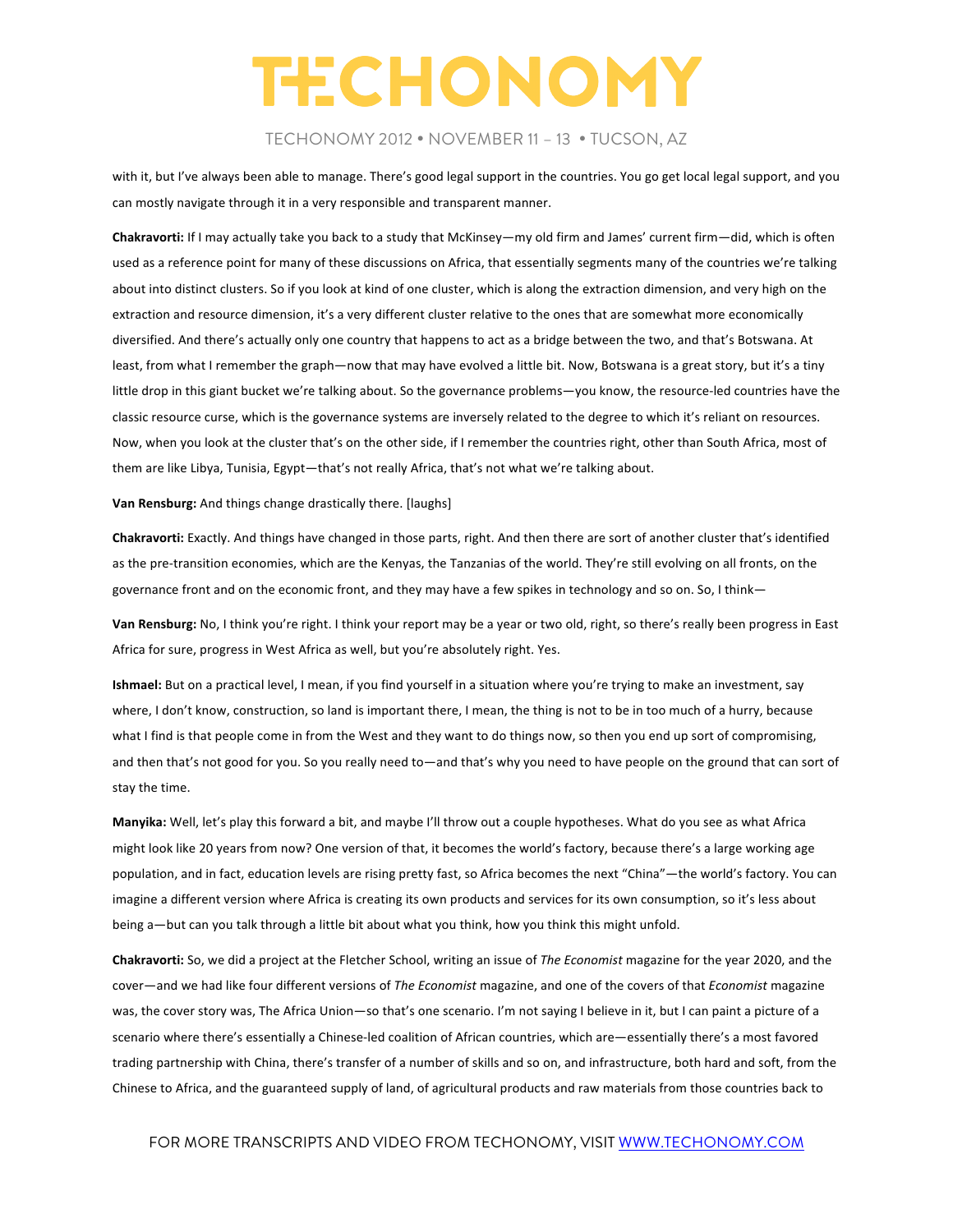### TECHONOMY 2012 • NOVEMBER 11 – 13 • TUCSON, AZ

China, and to some extent, the currency is the rand, maybe. And you know, and that's a version of Africa that, depending on who you speak with, they find perfectly believable for, not all of Africa, but a certain-

**Manyika:** For the resource rich countries.

#### **Chakravorti:** Yes.

**Chakravorti:** So that's one vision. I'm not saying I believe in it, but that is a plausible model.

Van Rensburg: Something that may be interesting to think of, in terms of the future—I cannot talk about what will happen in the future—is that Africa's inflation in many countries are pretty much under control. That's I think very important, right? And it looks like the fiscal management of most countries are such that we're not going to see hyper-inflation. I think that's a very good story. Coupled with the fact that the debt of nations are low. I would say extremely low if you compare it to the rest of the world. I think there's a story in there, economists would probably be able to do something with it, but if you just look at the fiscal situation of Africa, it's a pretty good platform for things to happen.

Jidenma: Back to your question about what the future will look like, I really found the panel on robotics very interesting, because I mean when people are talking about a future whereby manufacturing lines are done by robots and the potential of that to decrease the cost of producing goods across the world, and then you ask the question about whether Africa is going to be the world's factory, it's a little difficult to think about both realities, because it goes back to the point about people who are worried that if Africa doesn't bridge the digital divide between itself and the rest of the world, they worry about what the future might look like. And then, when you attend such panels and you hear from the experts what they think the future would look like, and you hear those kinds of future predictions, you wonder where that would leave Africa, because if we're still imaging a future whereby a labor-intensive way of producing goods and services is still the reality, and if 20 years from then, if that's not the reality in the world, then you wonder what the reality for Africa should look like. So I think it's tricky, just because the rest of the world is accelerating at such a fast pace, and Africa is trying to catch up. Which is why I think it's very important for the 'Africa is rising' story to be very deeply grounded in the amount of speed of innovation and technological progress on the Continent that is needed for Africa to catch up. I think we're a little bit—the world's a little bit excited by the progress that seems to be happening on the Continent, without realizing that the progress that is needed for the Continent to really transform itself is an immense amount of progress that maybe the current governments in many African countries are not even really thinking about, in terms of the amount of work that they need to do.

Rieschel: If I just have one thing to—where I think—if I looked at where Africa is likely to be a huge competitor, as an entity, it's with India. And I actually think if I look out 20 years, I would be far more positive about Africa than I would be about India. Probably knowing more about India today than I know about Africa, but looking at it from the standpoint, again, of the infrastructure, the pockets of entrepreneurship, and the fact that now there really is a much more open attitude, and an attitude that's really based on value, not just based on need. And I think that the West is starting to get the right idea about investing the opportunity. You know, the Chinese, forget that, the raw materials, forget that. But investing in the opportunity. I mean, Carnegie Mellon setting up a campus in Rwanda—I mean, come on. Who could have possibly seen that 10 or 15 years ago? So that type of investment in the people is what gives Africa a huge advantage, if it gets its governance in order. And I would—parts of Africa will lead India in governance. India has huge, huge governance issues today.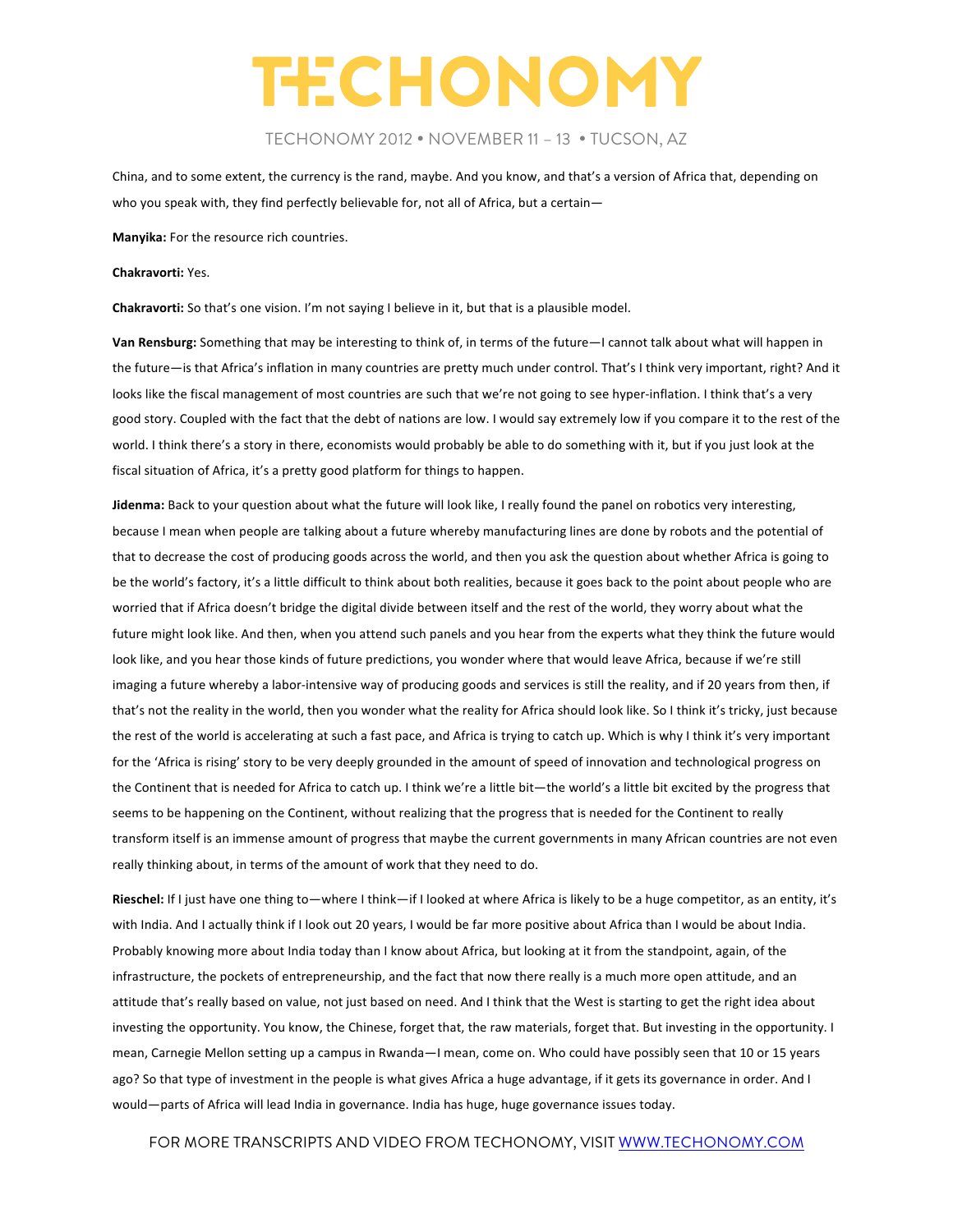### TECHONOMY 2012 • NOVEMBER 11 – 13 • TUCSON, AZ

Van Rensburg: Let me just add—there is something very interesting about what you just said which surprised me, you know, and people can check me—maybe I've got the wrong statistics. Africa invests much more in education per capita than India. **Audience:** That is true.

Van Rensburg: I mean, that just supports, in terms of what you're saying.

**Ishmael:** On the prediction point, if I can just make two points and sort of respond. The first one is that when we talk about the future and we talk about all this robotics and the technological advancements, one of your reports, again, says what most Africans want is a job. And if robotics are going to take over, and with a population explosion, what jobs are going to be available for the people coming through? So that is a challenge that we'll need to be thinking about. But there's also a statistic that says that, I think it's by 2020 or by 2025, 40% of the youth globally will be from Africa. Which for me means that the youth, who tend to dictate things—it may mean that the youth in Africa will be the ones dictating what's happening, whether it's fashion, culture, what we're all thinking about, what companies are thinking about producing, and I don't know whether the world is ready for that, so that's something that we need to think about.

**Manyika:** I want to get a question in the back, now.

Audience: Good evening, my name is Kate Krontiris, I'm from Reboot. My question is about sort of investing in entrepreneurs. So we've heard that it's very difficult for entrepreneurs to get capital, and I could imagine a piece of that has to with the formal financial system, a piece of it has to do with sort of measuring risk and managing risk, and a piece of it has to do with property rights and being able to demonstrate that you have some collateral. And I'm wondering if anyone on the panel has ideas about technology is being used or could be used to sort of impact each of those areas, in terms of mapping perhaps formal systems to informal networks, or thinking about measuring and managing risk in different ways, or thinking about using technology to actually document property lines, for example. Are there interesting and useful ways that technology can help in addressing this sort of provision of capital issue?

**Ishmael:** There's some rule-based systems that are being used for investing, so when entrepreneurs determine are they appropriate—so even without collateral, determine ahead of time whether or not they will pay back—and this is more for the small business than micro, because micro is no collateral anyway, so you just go for that. And that's coming out of Harvard, I believe, and that's being used by a couple of the local banks. But I'm also of the opinion that the investment that's required in entrepreneurship shouldn't be coming out of banks anyway, and we need to see, not necessarily the Silicon Valley model, but the African Silicon Valley model, where you are prepared to step out and take some risk in some entrepreneurs, because you've ticked off some things like, okay—the typical things like management. We know that there's a market, but how can we bring together the appropriate ingredients to make this work? So we need to formalize our own way to invest in entrepreneurs in our market. The challenge is that there isn't a lot of local money, and I mean local African money, that's going into funds. In fact, most of the funds on the Continent are receiving their moneys from Europe, from the development finance institution. The local pension funds are not investing in the funds, no local insurance, asset management. It's all coming from development money at the moment, and a point for the Americans in the room—which, you know, we're in America—most of that money is coming from Europe, so even in terms of yourselves being competitive within sort of seeking out investment opportunities in Africa, you all are not really playing in that investment scenario at the moment.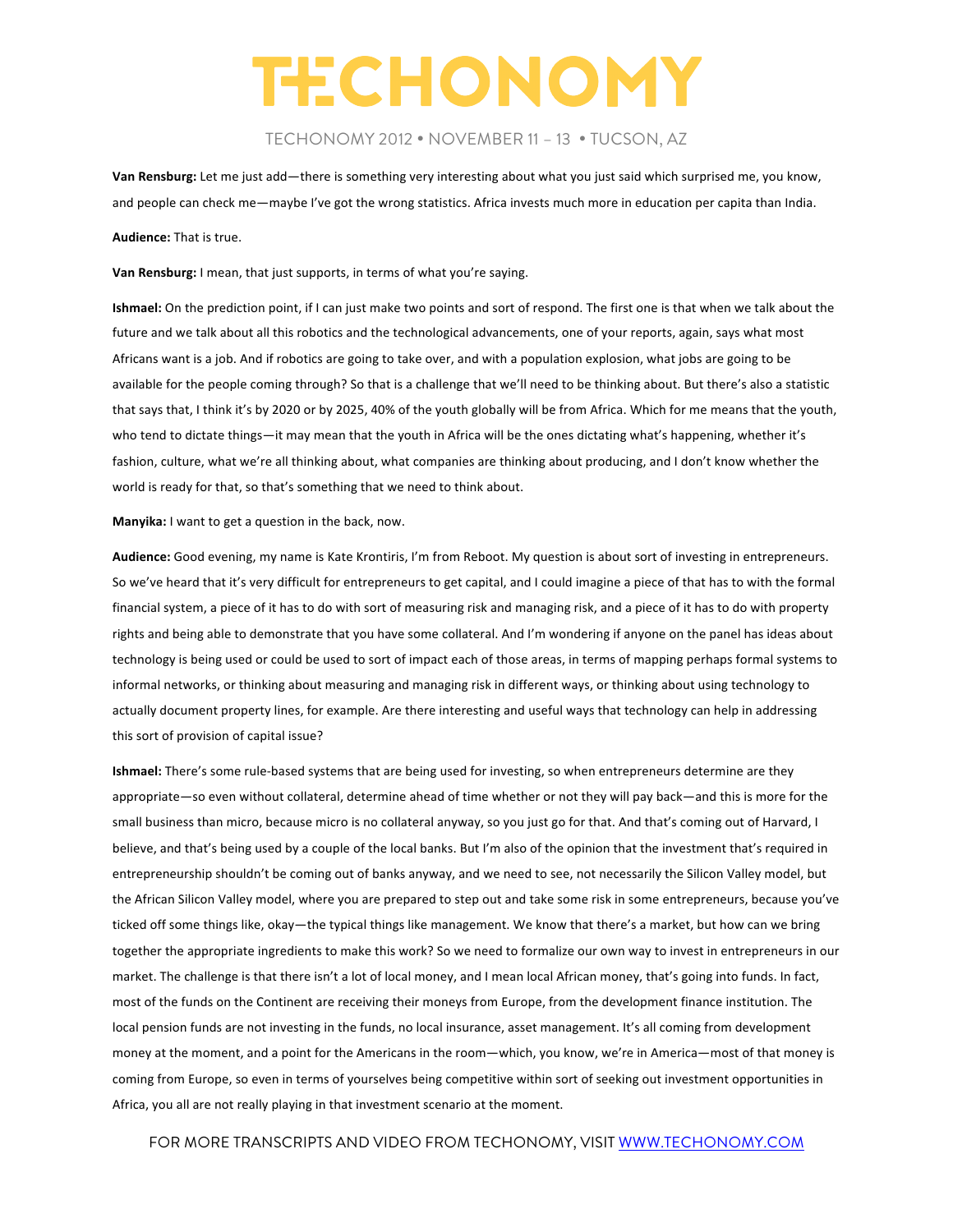### TECHONOMY 2012 • NOVEMBER 11 – 13 • TUCSON, AZ

Van Rensburg: But the problem is much more fundamental, right, in terms of your question. It's not just about how do you invest in these companies. There's things that you take for granted in the Valley or, you know, anywhere else, about management. I have—I'm an entrepreneur, so I'm not a very good investor, but so I have this one company that I found in South Africa that I really want to see if I can help. The management, the CEO, was so bad about managing creditors, that I had to go and get him out of jail, right? Now, that's not what you would invest in, not because he's not good, but because he does not understand how suppliers and creditors and payments and warning about paying—it's like foreign. It may seem strange, but those are some of the fundamentals that we've got to teach to youngsters so that they actually become better businesspeople. Very, very fundamental stuff that we still got to sort out.

**Jidenma:** I agree that training's a big part of it, and I think it mirrors itself in several African countries, but something I find very exciting about what is going on in the United States are startups like Kickstarter, for instance. I feel like a Kickstarter, an African Kickstarter, that essentially opens the doors for young entrepreneurs with ideas, who may be—I mean not all entrepreneurs lack the training. Some of them actually are quite gifted and know quite a lot about running businesses. So if you open the doors to these young people and kind of give them access to global capital—and global capital not even being Silicon Valley VC, global capital being someone who has a job at Google and sees the entrepreneur's idea and thinks it's a great idea, and donates \$20,000 to that idea. I think those kinds of platforms would make a big difference on the Continent. However, as with many other sectors and many ideas on the Continent, what I don't like is, I feel like a lot of the progress is dependent on governance, and I know we kind of talked about governance briefly. And the way it relates to even this idea specifically is payments. Currently, at least I can speak for Nigeria, it's difficult for someone in the United States to make a payment to someone's bank account in Nigeria and have that process seamlessly. PayPal doesn't allow transactions from Nigeria. Actually, anytime I got to Nigeria and I log into my PayPal account, it gets shut down immediately. [laughter] I'm serious. So there are fundamental issues like that, like if you can't track—if there's no capital flow flowing in from Africa to the US and back and forth, then you can't give people access to that opportunity. But I think a platform like that would make such a huge difference. It goes to other areas. I know yesterday you mentioned that Amazon wasn't doing a lot in Africa. But again, it's the payments issue, and it kind of has to do with governance. The government has to understand that it's critical, it affects ecommerce. Ecommerce in Nigeria is—a lot of people know there is opportunity there, and there are lots of foreign companies. Rocket Internet has like two portals, they're trying to do a lot of work in ecommerce in Nigeria, but it's hard because nobody has figured out the kinks, the distribution is not there. So again, it's back to governance. If the government has the willpower, has the knowledge, has the foresight to make all these things happen, then Africa will grow much, much, much faster than it's growing currently.

Manyika: Well, one of the things that's often cited, and I think some of you made this point, is perhaps the difficulty of accessing capital. And I'm just wondering, how much of that is really an exposure question? So do investors or potential providers of capital have enough exposure to entrepreneurs in Africa in a credible way? I'm just trying to get David, by the way, to bring more African entrepreneurs to Techonomy—that's really where this is going. But I mean how much exposure do—

Jidenma: I think it's a bit complex. I don't think they have a lot of exposure, but in the past year we've seen some VCs from Silicon Valley come down to Lagos, to Nairobi, to get pitches from entrepreneurs, and the common comment I've heard from a lot of them is that, you know, these people have great ideas, these people are ambitious, these people are hardworking, but these people need training. So it's back to this management issue you're talking about. They say, "Okay, no, no, no, we think it's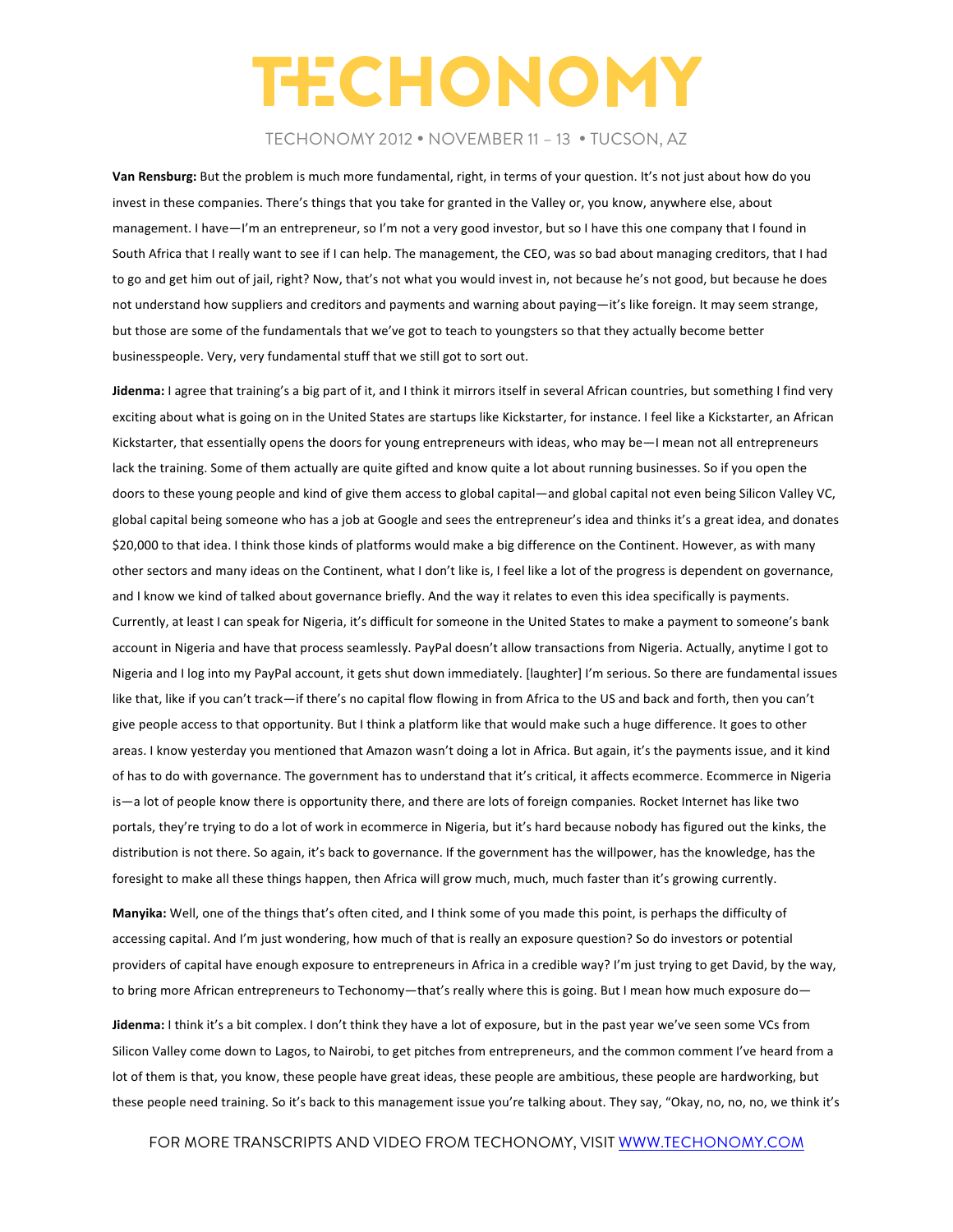### TECHONOMY 2012 • NOVEMBER 11 – 13 • TUCSON, AZ

too early for funding. We think you need to go back to the basics and in the first place, know how to make a good pitch." Like, they argue that even something as fundamental as being able to make a good pitch to an investor, that a lot of our entrepreneurs are not good at that. So it's a little complex because what happens is at panels like this we talk about these issues, and it's clear that there isn't access to capital, and VCs go, "Oh, well let's go visit. Let's go see what ideas are there." And then they go and then they don't like what they see, and then it's kind of bad for the ecosystem, because it's a little complicated. 

**Rieschel:** One thing about this, though, is you have to be realistic. VCs absolutely don't care about anything other than can they get their money out.

#### **Ishmael:** Absolutely, yes.

**Rieschel:** And so the problem—if you could do one thing for Africa, in terms of investing capital in entrepreneurs, you'd create a NASDAQ for Africa, that would be a continent-wide exchange, that would have very clear listing requirements, and—because right now, virtually none of these countries, or none of these companies get to scale that you could bring to NASDAQ or bring to any of the international exchange, so you have to scale the exchanges to the opportunity, and to that particular exit. That is something that is really worth investing in, if you want to attract all of the expertise and the knowledge capital into the market. You know, China, lots of people invested in China and India back in the early '90s. That money is still somewhere, but it certainly isn't in a public market anywhere, and that money basically became dead money, and it went in, and it will never get out. And so I think the key is, I mean, when we meet entrepreneurs, the way we say no is, "Well, we need to see a more complete management team." The reality is, if we find one person with a great idea, and we can get our money out, we're going to invest in that person and then we're going to coach them. But you have to know how you're going to get your money out, and that's something that structurally a group, a Pan-African group, could really do a great deal of good.

Ishmael: Yes, but you know, lots of exits are happening in Africa, and I wouldn't be quick to jump on sort of an African NASDAQ, or what have you, because there's a lot that bubbles up into a NASDAQ that actually is not of good. So I wouldn't be quick to do that. I think, like I mentioned earlier, we need to think about ways in which we invest that suit our environment, and we have found different ways for exits, whether it's structured exits, whether it's promoter buy-backs, whether it's trade sales. A lot of that is happening, if you $-$ 

Van Rensburg: But not enough.

**Ishmael:** Not enough, but-

**Van Rensburg:** Too many failures, still.

**Ishmael:** There's still a lot of failures, but I wouldn't be quick to say that some kid necessarily has to be supported to get onto NASDAQ, and I think-

**Van Rensburg:** But we have stock exchanges that we could use. And I think your idea-

**Jidenma:** Not liquid enough.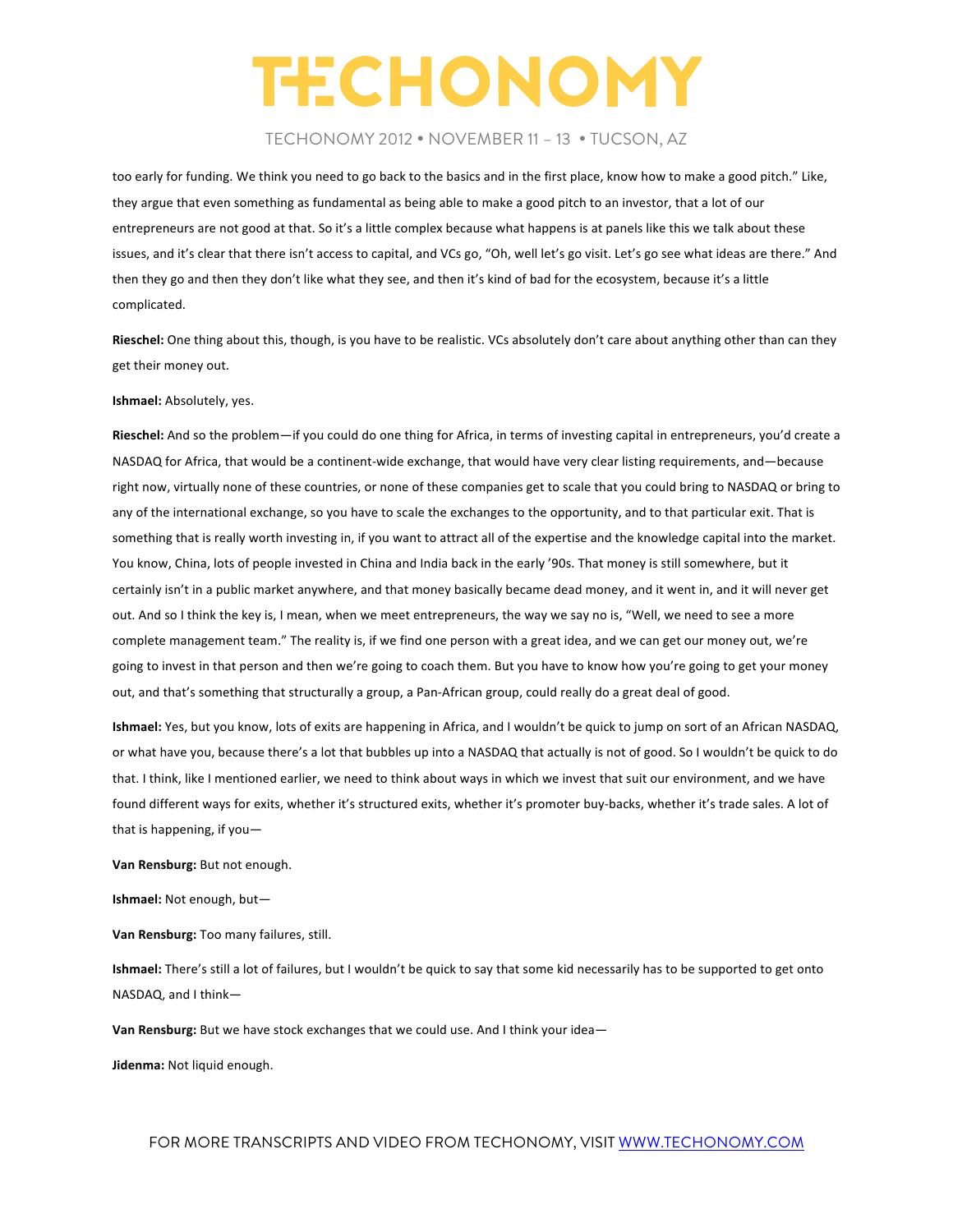### TECHONOMY 2012 • NOVEMBER 11 – 13 • TUCSON, AZ

**Ishmael:** But if I could just finish this point. My point is that, when we say the VCs are coming in and they're saying everyone needs training, yes, you can't just bring finance without some sort of mentoring and training. But also, many of us are looking in the wrong places. You're looking for people that are already know that they should come out and start something up. But there are many people that are working in large corporations that have great ideas, but it's not public about where they can go to get money to finance those ideas, so they're not coming out. And why isn't it public? Because there aren't enough pools of capital to be able to say that. And there was a great article about a year or so ago that says why Nigeria will never have—why Africa will never have a Steve Jobs. Well, because there aren't enough pools of capital that are attracting those people to say, "I'm leaving my banking job or my management consulting job. I'm going to go and start something, because I know that…"—and those sorts of people are not necessarily the people that need all this minor training, or NASDAQ.

**Manyika:** Bhaskar, you want to comment—we're going to start wrapping up, but do you want to make a comment?

**Chakravorti:** Yes, I think that personally I feel a little self-conscious talking about these issues sitting in the Ritz Carlton [laughter] and using the traditional models of venture capital and entrepreneurship that we're familiar with in Silicon Valley or Route 128 or Cambridge, Massachusetts and somehow imagining that there's some sort of a version of that, that we can take to Africa. There has to be a complete paradigm change in terms of our understanding of the problem and our understanding of what the right investment model is. So there are—there's a ton of entrepreneurship that's happening inside, deep inside Kibera, in Nairobi, which frankly, investors, they should be going out and investing in that, it's just the model's going to be different and you really have to understand the concept of how to you replace the so-called flying toilets in Kibera with portable toilets, right? And there is a real model there.

Manyika: Actually, on that note, are African investors investing in these businesses? I mean, there have been some spectacular successes. Individuals who have made huge amounts of money who are African. How much of Africa is Africa investing in itself? I'm just curious.

Ishmael: Well, like I mentioned, there are funds in Africa that are investing in these businesses, but those fund themselves-it's not African money that's in those funds, right?

**Van Rensburg:** Well, there are exceptions in South Africa. There are funds in South Africa-

**Ishmael:** South Africa is a bit more mature in that respect.

**Van Rensburg:** And there are a lot of people that's made a lot of money in South Africa that's reinvesting. I just want to quickly tell you, if we had this at the Serena in Mount Kenya would have been just as nice. [laughter]

**Chakravorti:** Well I just wanted to make one more point, because I think no conversation about Africa should be complete by just talking about Kenya and Nigeria, South Africa. I mean, there is a place called Somalia, which is also in Africa. There are lots of problems there. In the presidential debate, Africa was mentioned more than Brazil or India or even Mexico. One country was mentioned, that was Mali, all right? And there are problems in Mali, that we are all well aware of. So question is, are there entrepreneurial or technology solutions to some of those deep, fundamental problems that are afflicting Mali right now, or that are afflicting Somalia? And a few people have come up with some ideas that leverage technology, that use crowd-sourcing to predict or inform people about crises and so on. And we should pay attention to those as well, and not—you know, the lion's